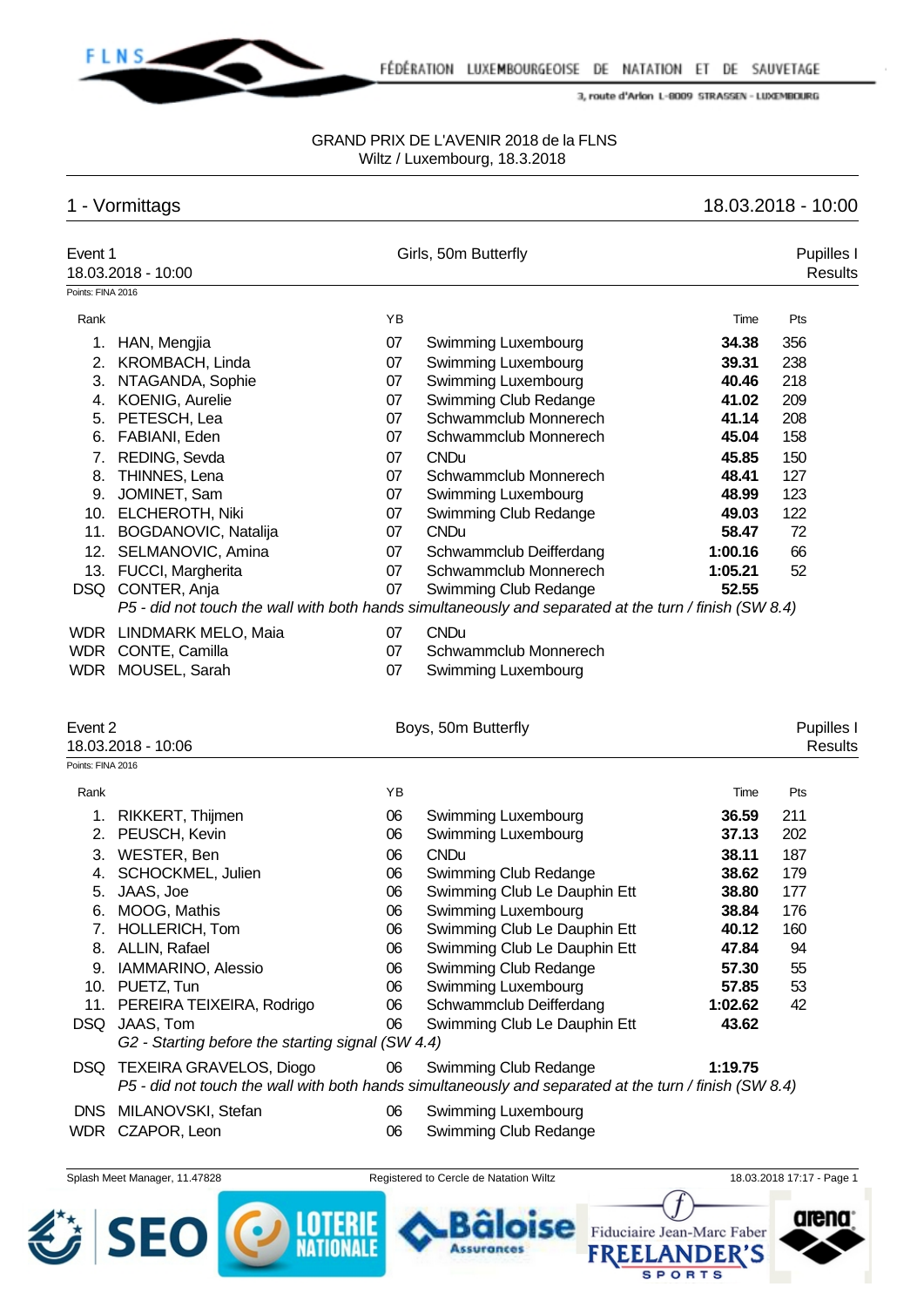

## GRAND PRIX DE L'AVENIR 2018 de la FLNS Wiltz / Luxembourg, 18.3.2018

| Event 3<br>18.03.2018 - 10:11 |                                                                  |    | Girls, 50m Butterfly                                        |                           |                               |  |
|-------------------------------|------------------------------------------------------------------|----|-------------------------------------------------------------|---------------------------|-------------------------------|--|
| Points: FINA 2016             |                                                                  |    |                                                             |                           |                               |  |
| Rank                          |                                                                  | YB |                                                             | Time                      | Pts                           |  |
|                               | 1. CARNEIRO, Sofia                                               | 06 | Swimming Luxembourg                                         | 34.77                     | 344                           |  |
|                               | 2. BORDONARO, Madeleine                                          | 06 | Cercle Nautique Petange                                     | 34.94                     | 339                           |  |
|                               | 3. BAYANAA, Michele                                              | 06 | Swimming Luxembourg                                         | 37.28                     | 279                           |  |
|                               | 4. OLINGER, Tina                                                 | 06 | Cercle de Natation Wiltz                                    | 40.83                     | 212                           |  |
|                               | 5. LURKIN, Mathilde                                              | 06 | Swimming Luxembourg                                         | 41.95                     | 196                           |  |
|                               | 6. BERTRANG, Louana                                              | 06 | Schwammclub Monnerech                                       | 44.53                     | 164                           |  |
| 7.                            | THILL, Angie                                                     | 06 | Cercle Nautique Petange                                     | 45.99                     | 148                           |  |
|                               | 8. KIDD, Francesca                                               | 06 | Swimming Luxembourg                                         | 48.93                     | 123                           |  |
|                               | DSQ BOKOVA, Marta                                                | 06 | Swimming Luxembourg                                         | 51.26                     |                               |  |
|                               | G2 - Starting before the starting signal (SW 4.4)                |    |                                                             |                           |                               |  |
|                               | WDR NOTHUM, Gwen                                                 | 06 | Swimming Club Redange                                       |                           |                               |  |
| Event 4<br>Points: FINA 2016  | 18.03.2018 - 10:14                                               |    | Boys, 50m Butterfly                                         |                           | Pupilles II<br><b>Results</b> |  |
| Rank                          |                                                                  | ΥB |                                                             | Time                      | Pts                           |  |
|                               | 1. LUCARELLI, Riccardo                                           | 05 | Swimming Luxembourg                                         | 29.55                     | 401                           |  |
|                               | 2. FLOREAN, Darius                                               | 05 | Swimming Luxembourg                                         | 31.26                     | 339                           |  |
|                               | 3. SUETOE, Rafael                                                | 05 | Swimming Luxembourg                                         | 32.22                     | 309                           |  |
|                               | 4. CARNEIRO, Nuno                                                | 05 | Swimming Luxembourg                                         | 32.28                     | 308                           |  |
|                               | 5. DURAKOVIC, Tarik                                              | 05 | Swimming Luxembourg                                         | 32.76                     | 294                           |  |
|                               | 6. KEMP, Finn                                                    | 05 | Swimming Luxembourg                                         | 34.45                     | 253                           |  |
|                               | 7. THILL, Nicolas                                                | 05 | Swimming Luxembourg                                         | 34.81                     | 245                           |  |
|                               | 8. WEYRICH, Mike                                                 | 05 | Swimming Club Le Dauphin Ett                                | 35.16                     | 238                           |  |
|                               | 9. OLINGER, Liam                                                 | 05 | Schwammclub Monnerech                                       | 36.24                     | 217                           |  |
|                               | 10. NAFFOUTI, Nael                                               | 05 | Cercle de Natation Wiltz                                    | 36.70                     | 209                           |  |
|                               | 11. BOENTGES, Kimi                                               | 05 | Cercle Nautique Petange                                     | 38.43                     | 182                           |  |
|                               | 12. NTAGANDA, Alexis                                             | 05 | Swimming Luxembourg                                         | 41.03                     | 149                           |  |
|                               | 13. METZLER, Guillaume                                           | 05 | Swimming Luxembourg                                         | 49.76                     | 84                            |  |
| 14.                           | SIJARIC, Jordan                                                  | 05 | Schwammclub Deifferdang                                     | 59.47                     | 49                            |  |
|                               | DSQ KIRCH, Paul<br>DO allah walikutwa kalikuwa kampangula wa Usu | 05 | <b>CNDu</b><br>s such a suspended to a subdivident bulgar b | 48.40<br>$k = 1, 2, 3, 4$ |                               |  |

*P2 - did not bring both arms forward simultaneously over water or did not bring both arms backward simultaneously under water through-out the race, according to SW 8.5 (SW 8.2)*

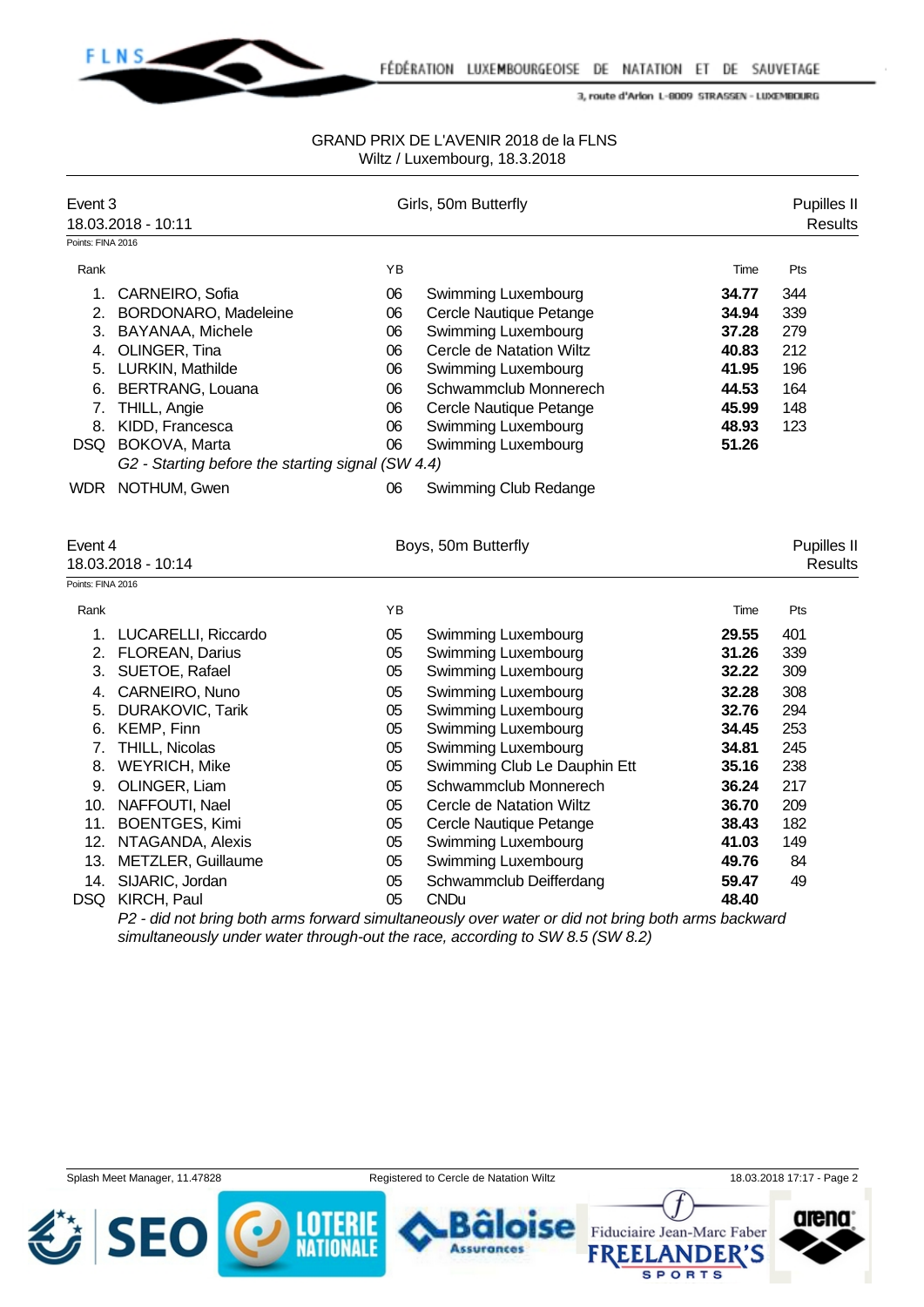

#### GRAND PRIX DE L'AVENIR 2018 de la FLNS Wiltz / Luxembourg, 18.3.2018

| Event 5<br>18.03.2018 - 10:18 |                                                   |    | Girls, 50m Freestyle         |       | 9 - 10 years<br><b>Results</b> |
|-------------------------------|---------------------------------------------------|----|------------------------------|-------|--------------------------------|
| Points: FINA 2016             |                                                   |    |                              |       |                                |
| Rank                          |                                                   | YB |                              | Time  | Pts                            |
|                               | Poussins II, 10 Jahre                             |    |                              |       |                                |
|                               | 1. HRIC, Nina                                     | 08 | Swimming Luxembourg          | 33.47 | 334                            |
|                               | 2. SCHOLER, Amelie                                | 08 | Swimming Luxembourg          | 33.85 | 323                            |
| 3.                            | BLESES, Joyce                                     | 08 | Swimming Club Le Dauphin Ett | 34.54 | 304                            |
|                               | 4. ALLAR, Maud                                    | 08 | Cercle Nautique Petange      | 35.15 | 289                            |
|                               | 5. CALMES, Liz                                    | 08 | Schwammclub Monnerech        | 36.97 | 248                            |
|                               | 6. OLIVERO, Francesca                             | 08 | Swimming Luxembourg          | 37.24 | 243                            |
|                               | 7. MARTUCCI, Sofia                                | 08 | Schwammclub Deifferdang      | 39.91 | 197                            |
|                               | 8. NEMETI, Borbala                                | 08 | Swimming Luxembourg          | 41.22 | 179                            |
|                               | 9. WAGNER, Caroline                               | 08 | <b>CNDu</b>                  | 41.60 | 174                            |
|                               | 10. BOUWMEISTER, Annebelle                        | 08 | Swimming Luxembourg          | 41.74 | 172                            |
|                               | 11. AVEZ, Paule Audrey                            | 08 | Cercle Nautique Petange      | 43.07 | 157                            |
|                               | 12. ALBERS, Emely                                 | 08 | Swimming Club Le Dauphin Ett | 43.13 | 156                            |
|                               | 13. TEIXEIRA, Alicia                              | 08 | Schwammclub Deifferdang      | 45.08 | 137                            |
|                               | 14. BOUWMEISTER, Yfke                             | 08 | Swimming Luxembourg          | 46.28 | 126                            |
|                               | 15. PEIFFER, Noemie                               | 08 | Schwammclub Monnerech        | 46.78 | 122                            |
|                               | 16. GHIRELLI, Lynn                                | 08 | Swimming Club Le Dauphin Ett | 47.26 | 118                            |
|                               | 17. DONDELINGER, Elisa                            | 08 | Swimming Luxembourg          | 48.84 | 107                            |
|                               | 18. FERREIRA ANAU, Margerida                      | 08 | Cercle de Natation Wiltz     | 51.69 | 90                             |
|                               | 19. ANTUNES-BOURGEOIS, Gabrielle                  | 08 | <b>CNDu</b>                  | 57.87 | 64                             |
|                               | DNS PASA, Sofia                                   | 08 | Schwammclub Monnerech        |       |                                |
|                               | DNS PIEPOLYTE, Ema                                | 08 | Swimming Luxembourg          |       |                                |
|                               | Poussins I, 9 Jahre                               |    |                              |       |                                |
|                               | 1. MOSTAFA, Nour                                  | 09 | Schwammclub Monnerech        | 37.43 | 239                            |
| 2.                            | PHILIPPART, Enny                                  | 09 | Schwammclub Monnerech        | 39.38 | 205                            |
| 3.                            | <b>GRUJIC-MARTINS, Teodora</b>                    | 09 | Swimming Luxembourg          | 39.88 | 197                            |
|                               | 4. CONSTANTIN, Sophia                             | 09 | Swimming Luxembourg          | 43.25 | 155                            |
|                               | 5. BARANYAI, Kornelia                             | 09 | Swimming Luxembourg          | 44.94 | 138                            |
|                               | 6. LORENZO ZARAGOZA, Sofia                        | 09 | Schwammclub Monnerech        | 45.53 | 132                            |
| 7.                            | CONTE, Silvia                                     | 09 | Schwammclub Monnerech        | 47.81 | 114                            |
| 8.                            | PRENTIC, Anela                                    | 09 | Schwammclub Deifferdang      | 50.20 | 99                             |
| 9.                            | FEINEN, Zohra                                     | 09 | Swimming Club Le Dauphin Ett | 51.93 | 89                             |
| 10.                           | NOTHUM, June                                      | 09 | Swimming Club Redange        | 52.06 | 88                             |
| 11.                           | SLAVAZZA, Lola                                    | 09 | Swimming Club Redange        | 52.17 | 88                             |
| 12.                           | OLINGER, Lilli                                    | 09 | Cercle de Natation Wiltz     | 52.73 | 85                             |
| 13.                           | THILL, Lilly-Jana                                 | 09 | <b>CNDu</b>                  | 52.89 | 84                             |
|                               | 14. SMITH, Josephine                              | 09 | Swimming Club Redange        | 58.28 | 63                             |
|                               | 15. BECK, Alyson                                  | 09 | Swimming Club Redange        | 59.91 | 58                             |
|                               | DSQ KROMBACH, Eva                                 | 09 | Swimming Luxembourg          | 51.61 |                                |
|                               | G2 - Starting before the starting signal (SW 4.4) |    |                              |       |                                |
| <b>DNS</b>                    | JIMENEZ, Marta                                    | 09 | Swimming Luxembourg          |       |                                |

Splash Meet Manager, 11.47828 Registered to Cercle de Natation Wiltz 18.03.2018 17:17 - Page 3







**Assurances** 

Fiduciaire Jean-Marc Faber

**FREELANDER'S SPORTS** 

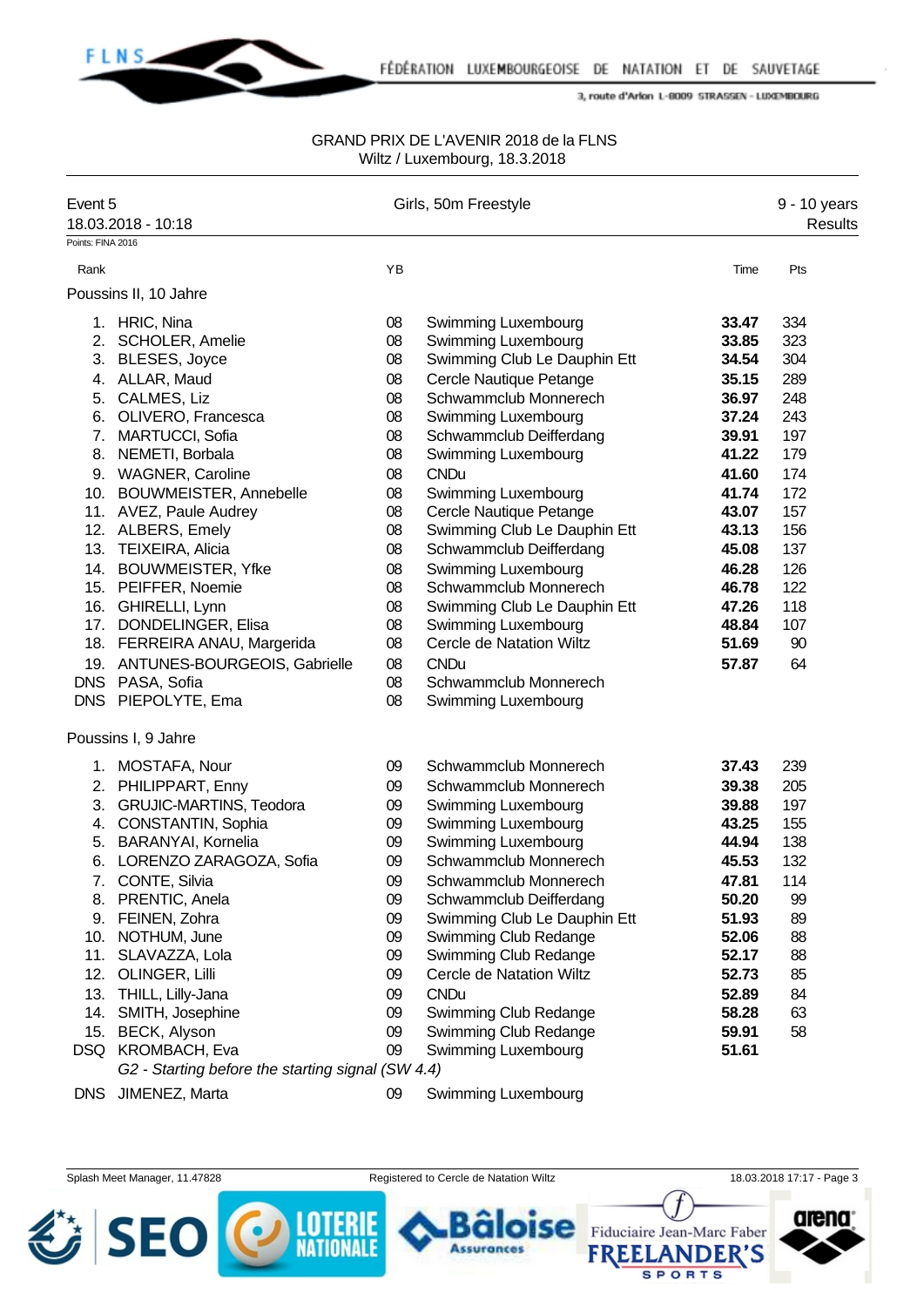

#### GRAND PRIX DE L'AVENIR 2018 de la FLNS Wiltz / Luxembourg, 18.3.2018

| Event 6           |                                      | Boys, 50m Freestyle |                                 |       | 10 - 11 years |  |
|-------------------|--------------------------------------|---------------------|---------------------------------|-------|---------------|--|
|                   | 18.03.2018 - 10:30                   |                     |                                 |       | Results       |  |
| Points: FINA 2016 |                                      |                     |                                 |       |               |  |
| Rank              |                                      | YB                  |                                 | Time  | Pts           |  |
|                   | Poussins II, 11 Jahre                |                     |                                 |       |               |  |
|                   | 1. CHAUSSARD, Albert                 | 07                  | <b>CNDu</b>                     | 33.03 | 230           |  |
|                   | 2. LEY, Jamie                        | 07                  | Swimming Club Le Dauphin Ett    | 34.32 | 205           |  |
|                   | 3. ESCHETTE, Louis                   | 07                  | <b>Cercle de Natation Wiltz</b> | 35.50 | 185           |  |
|                   | 4. FEDOSSEEV, Anton                  | 07                  | Swimming Luxembourg             | 35.73 | 182           |  |
|                   | 5. RIES JITCOV, Evghenii             | 07                  | Cercle Nautique Petange         | 36.48 | 171           |  |
|                   | 6. THILL, Louis                      | 07                  | Swimming Luxembourg             | 36.59 | 169           |  |
|                   | 7. WEYLAND, Philippe                 | 07                  | Swimming Luxembourg             | 37.57 | 156           |  |
|                   | 8. DUSEMON, Paul                     | 07                  | Swimming Luxembourg             | 37.69 | 155           |  |
|                   | 9. WIRTH, Neckel                     | 07                  | Cercle de Natation Wiltz        | 38.48 | 145           |  |
|                   | 10. SCHARF, Herman                   | 07                  | Swimming Luxembourg             | 39.09 | 139           |  |
|                   | 11. LEONARD, Lou                     | 07                  | Swimming Luxembourg             | 39.62 | 133           |  |
|                   | 12. BECIROVIC, Benjamin              | 07                  | Swimming Club Redange           | 39.91 | 130           |  |
|                   | 13. SZYBOWSKI, Jakub                 | 07                  | Cercle Nautique Petange         | 40.50 | 125           |  |
|                   | 14. PUETZ, Jonah                     | 07                  | Swimming Club Le Dauphin Ett    | 42.18 | 110           |  |
|                   | 15. KELSEN, Matti                    | 07                  | <b>CNDu</b>                     | 44.64 | 93            |  |
|                   | 16. KERSCHEN, Noah                   | 07                  | Swimming Club Le Dauphin Ett    | 45.42 | 88            |  |
|                   | 17. RIBEIRO GARCIA, David            | 07                  | Cercle Nautique Petange         | 50.31 | 65            |  |
|                   | 18. DUPONT, Julien                   | 07                  | <b>CNDu</b>                     | 53.69 | 53            |  |
|                   | 19. LUDOVICY, Steve                  | 07                  | Swimming Club Le Dauphin Ett    | 54.18 | 52            |  |
|                   | 20. PEREIRA BRIGA, Gabriel Francisco | 07                  | Schwammclub Deifferdang         | 54.83 | 50            |  |
| <b>DNS</b>        | FELTZ, Nicolas                       | 07                  | Swimming Luxembourg             |       |               |  |
| <b>DNS</b>        | GONZALEZ PEREZ, Rodrigo              | 07                  | Swimming Luxembourg             |       |               |  |
|                   | DNS PASSER, Daniel                   | 07                  | Swimming Luxembourg             |       |               |  |
|                   | Poussins I, 10 Jahre                 |                     |                                 |       |               |  |
|                   | 1. VIGUIER, Evan                     | 08                  | Swimming Luxembourg             | 37.09 | 162           |  |
| 2.                | MOOG, Jules                          | 08                  | <b>Swimming Luxembourg</b>      | 39.10 | 139           |  |
|                   | 3. VISSER, Mats                      | 08                  | Swimming Club Le Dauphin Ett    | 39.47 | 135           |  |
|                   | 4. MELOUANE AMAHZOUNE, Adam          | 08                  | Cercle de Natation Wiltz        | 41.00 | 120           |  |
| 5.                | <b>BOURG, Nicolas</b>                | 08                  | <b>Swimming Luxembourg</b>      | 41.35 | 117           |  |
| 6.                | <b>KROMBACH, Alex</b>                | 08                  | Swimming Luxembourg             | 41.90 | 113           |  |
| 7.                | KRIES, Leo                           | 08                  | Swimming Luxembourg             | 42.22 | 110           |  |
| 8.                | SAMMARCO, Andrea                     | 08                  | Swimming Luxembourg             | 42.65 | 107           |  |
| 9.                | ORTIZ BOGDANOV, Pablo                | 08                  | Swimming Luxembourg             | 42.71 | 106           |  |
| 10.               | <b>METZLER, Charles</b>              | 08                  | Swimming Luxembourg             | 43.10 | 103           |  |
|                   | 11. KIRT, Paul                       | 08                  | Swimming Luxembourg             | 44.40 | 95            |  |
| 12.               | SCHAEFFER, Dean                      | 08                  | <b>Cercle de Natation Wiltz</b> | 46.19 | 84            |  |
|                   | 13. GEORGIEV, Theodor                | 08                  | Swimming Luxembourg             | 46.31 | 83            |  |
|                   | 14. FLOENER, Gilles                  | 08                  | <b>CNDu</b>                     | 47.49 | 77            |  |
|                   | 15. PIRET, Alexandre                 | 08                  | Swimming Club Redange           | 50.50 | 64            |  |
| 16.               | HAINE, Marc                          | 08                  | <b>CNDu</b>                     | 51.80 | 59            |  |
| 17.               | KIRT, Guillaume                      | 08                  | Swimming Luxembourg             | 51.81 | 59            |  |
|                   | 18. PIRET, Alexis                    | 08                  | Swimming Club Redange           | 52.91 | 56            |  |
|                   |                                      |                     |                                 |       |               |  |



Splash Meet Manager, 11.47828 Registered to Cercle de Natation Wiltz 18.03.2018 17:17 - Page 4

**Assurances** 

se

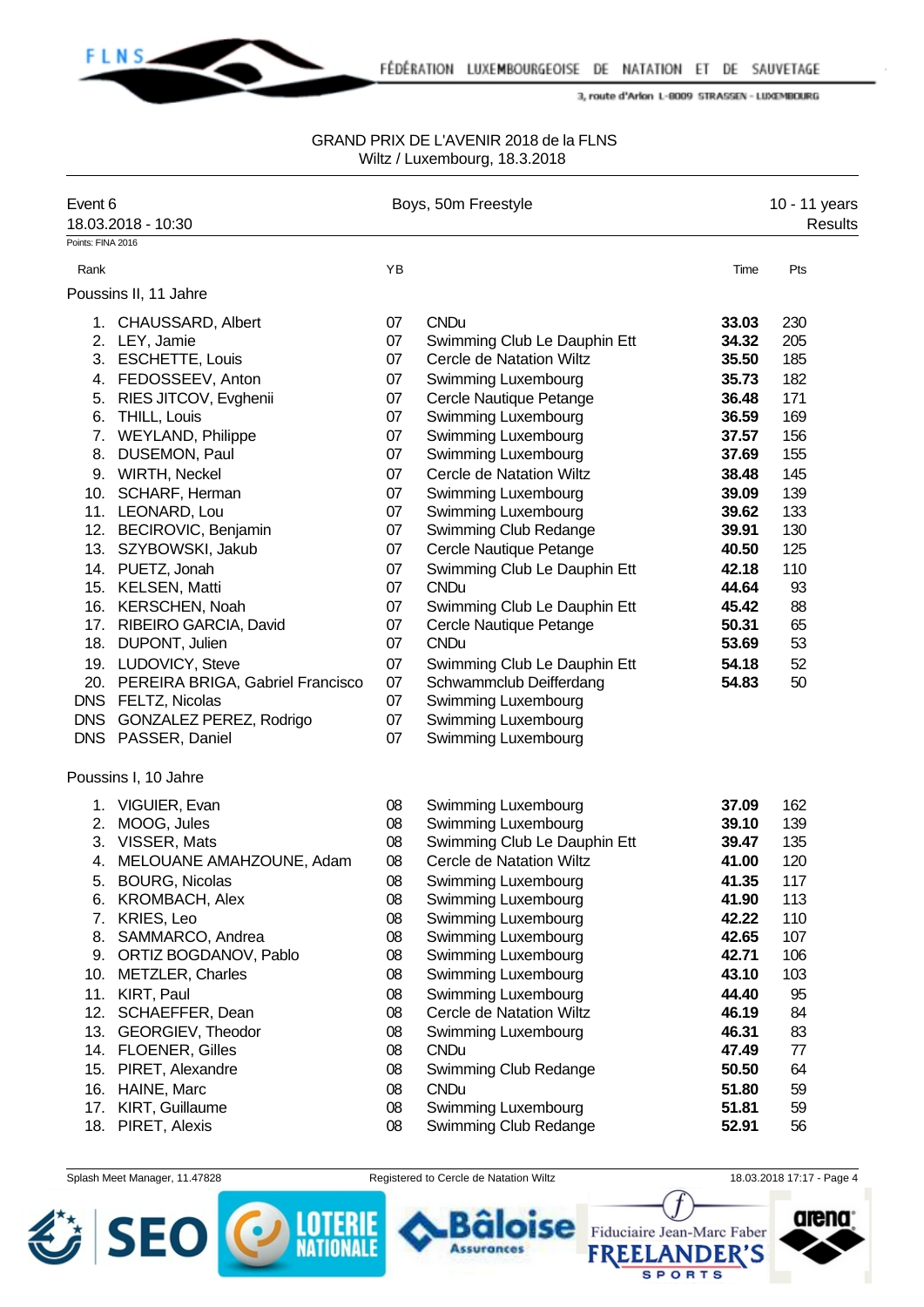

#### GRAND PRIX DE L'AVENIR 2018 de la FLNS Wiltz / Luxembourg, 18.3.2018

|                          | Event 6, Boys, 50m Freestyle, Poussins I, 10 Jahre                                                                                                                                                                                                                                                                                                                                          |                                                                                                          |                                                                                                                                                                                                                                                                                                                                                                                                                             |                                                                                                                                     |                                                                                                     |
|--------------------------|---------------------------------------------------------------------------------------------------------------------------------------------------------------------------------------------------------------------------------------------------------------------------------------------------------------------------------------------------------------------------------------------|----------------------------------------------------------------------------------------------------------|-----------------------------------------------------------------------------------------------------------------------------------------------------------------------------------------------------------------------------------------------------------------------------------------------------------------------------------------------------------------------------------------------------------------------------|-------------------------------------------------------------------------------------------------------------------------------------|-----------------------------------------------------------------------------------------------------|
| Rank                     |                                                                                                                                                                                                                                                                                                                                                                                             | YB                                                                                                       |                                                                                                                                                                                                                                                                                                                                                                                                                             | Time                                                                                                                                | Pts                                                                                                 |
|                          | DSQ ANISKO, Leonard<br>G2 - Starting before the starting signal (SW 4.4)                                                                                                                                                                                                                                                                                                                    | 08                                                                                                       | Cercle Nautique Petange                                                                                                                                                                                                                                                                                                                                                                                                     | 46.10                                                                                                                               |                                                                                                     |
|                          | DSQ GREIVELDINGER, Leo<br>G2 - Starting before the starting signal (SW 4.4)                                                                                                                                                                                                                                                                                                                 | 08                                                                                                       | Swimming Luxembourg                                                                                                                                                                                                                                                                                                                                                                                                         | 48.58                                                                                                                               |                                                                                                     |
| <b>DNS</b><br><b>DNS</b> | <b>MARTINS ENES, Goncalo</b><br>GALLE, Lars<br>WDR CZAPOR, Luca                                                                                                                                                                                                                                                                                                                             | 08<br>08<br>08                                                                                           | Schwammclub Deifferdang<br>Swimming Luxembourg<br>Swimming Club Redange                                                                                                                                                                                                                                                                                                                                                     |                                                                                                                                     |                                                                                                     |
| Event 7                  | 18.03.2018 - 10:45                                                                                                                                                                                                                                                                                                                                                                          |                                                                                                          | Girls, 50m Backstroke                                                                                                                                                                                                                                                                                                                                                                                                       |                                                                                                                                     | Pupilles I<br><b>Results</b>                                                                        |
| Points: FINA 2016        |                                                                                                                                                                                                                                                                                                                                                                                             |                                                                                                          |                                                                                                                                                                                                                                                                                                                                                                                                                             |                                                                                                                                     |                                                                                                     |
| Rank                     |                                                                                                                                                                                                                                                                                                                                                                                             | YB                                                                                                       |                                                                                                                                                                                                                                                                                                                                                                                                                             | Time                                                                                                                                | Pts                                                                                                 |
| 13.<br>15.<br><b>WDR</b> | 1. HAN, Mengjia<br>2. PETESCH, Lea<br>3. FABIANI, Eden<br>4. KROMBACH, Linda<br>5. KOENIG, Aurelie<br>6. JOMINET, Sam<br>7. ELCHEROTH, Niki<br>8. SELMANOVIC, Amina<br>9. CONTER, Anja<br>10. NTAGANDA, Sophie<br>11. REDING, Sevda<br>12. HANNEN, Jana<br>THINNES, Lena<br>14. BOGDANOVIC, Natalija<br>FUCCI, Margherita<br>WDR LINDMARK MELO, Maia<br>CONTE, Camilla<br>WDR MOUSEL, Sarah | 07<br>07<br>07<br>07<br>07<br>07<br>07<br>07<br>07<br>07<br>07<br>07<br>07<br>07<br>07<br>07<br>07<br>07 | Swimming Luxembourg<br>Schwammclub Monnerech<br>Schwammclub Monnerech<br>Swimming Luxembourg<br>Swimming Club Redange<br>Swimming Luxembourg<br>Swimming Club Redange<br>Schwammclub Deifferdang<br>Swimming Club Redange<br>Swimming Luxembourg<br><b>CNDu</b><br>Cercle de Natation Wiltz<br>Schwammclub Monnerech<br><b>CNDu</b><br>Schwammclub Monnerech<br><b>CNDu</b><br>Schwammclub Monnerech<br>Swimming Luxembourg | 37.19<br>39.34<br>39.46<br>41.50<br>42.61<br>43.47<br>43.94<br>45.41<br>46.62<br>47.00<br>47.54<br>48.56<br>50.24<br>57.34<br>57.53 | 328<br>277<br>275<br>236<br>218<br>205<br>199<br>180<br>166<br>162<br>157<br>147<br>133<br>89<br>88 |
| Event 8                  | 18.03.2018 - 10:51                                                                                                                                                                                                                                                                                                                                                                          |                                                                                                          | Boys, 50m Backstroke                                                                                                                                                                                                                                                                                                                                                                                                        |                                                                                                                                     | Pupilles I<br><b>Results</b>                                                                        |
| Points: FINA 2016        |                                                                                                                                                                                                                                                                                                                                                                                             |                                                                                                          |                                                                                                                                                                                                                                                                                                                                                                                                                             |                                                                                                                                     |                                                                                                     |
| Rank                     |                                                                                                                                                                                                                                                                                                                                                                                             | YB                                                                                                       |                                                                                                                                                                                                                                                                                                                                                                                                                             | Time                                                                                                                                | Pts                                                                                                 |
| 1.                       | PEUSCH, Kevin                                                                                                                                                                                                                                                                                                                                                                               | 06                                                                                                       | Swimming Luxembourg                                                                                                                                                                                                                                                                                                                                                                                                         | 36.12                                                                                                                               | 232                                                                                                 |
| 3.                       | 2. HOLLERICH, Tom<br>RIKKERT, Thijmen                                                                                                                                                                                                                                                                                                                                                       | 06<br>06                                                                                                 | Swimming Club Le Dauphin Ett<br>Swimming Luxembourg                                                                                                                                                                                                                                                                                                                                                                         | 36.35<br>38.03                                                                                                                      | 228<br>199                                                                                          |
| 4.                       | WESTER, Ben                                                                                                                                                                                                                                                                                                                                                                                 | 06                                                                                                       | <b>CNDu</b>                                                                                                                                                                                                                                                                                                                                                                                                                 | 38.12                                                                                                                               | 198                                                                                                 |
| 5.                       | JAAS, Joe                                                                                                                                                                                                                                                                                                                                                                                   | 06                                                                                                       | Swimming Club Le Dauphin Ett                                                                                                                                                                                                                                                                                                                                                                                                | 39.84                                                                                                                               | 173                                                                                                 |
| 6.                       | SCHOCKMEL, Julien                                                                                                                                                                                                                                                                                                                                                                           | 06                                                                                                       | Swimming Club Redange                                                                                                                                                                                                                                                                                                                                                                                                       | 40.04                                                                                                                               | 170                                                                                                 |
| 7.                       | ALLIN, Rafael                                                                                                                                                                                                                                                                                                                                                                               | 06                                                                                                       | Swimming Club Le Dauphin Ett                                                                                                                                                                                                                                                                                                                                                                                                | 41.63                                                                                                                               | 152                                                                                                 |
| 8.                       | MOOG, Mathis                                                                                                                                                                                                                                                                                                                                                                                | 06                                                                                                       | Swimming Luxembourg                                                                                                                                                                                                                                                                                                                                                                                                         | 42.38                                                                                                                               | 144                                                                                                 |
| 9.                       | JAAS, Tom                                                                                                                                                                                                                                                                                                                                                                                   | 06                                                                                                       | Swimming Club Le Dauphin Ett                                                                                                                                                                                                                                                                                                                                                                                                | 42.63                                                                                                                               | 141                                                                                                 |
|                          |                                                                                                                                                                                                                                                                                                                                                                                             |                                                                                                          |                                                                                                                                                                                                                                                                                                                                                                                                                             |                                                                                                                                     |                                                                                                     |



Splash Meet Manager, 11.47828 Registered to Cercle de Natation Wiltz 18.03.2018 17:17 - Page 5

**Assurances** 

se

**SPORTS** 

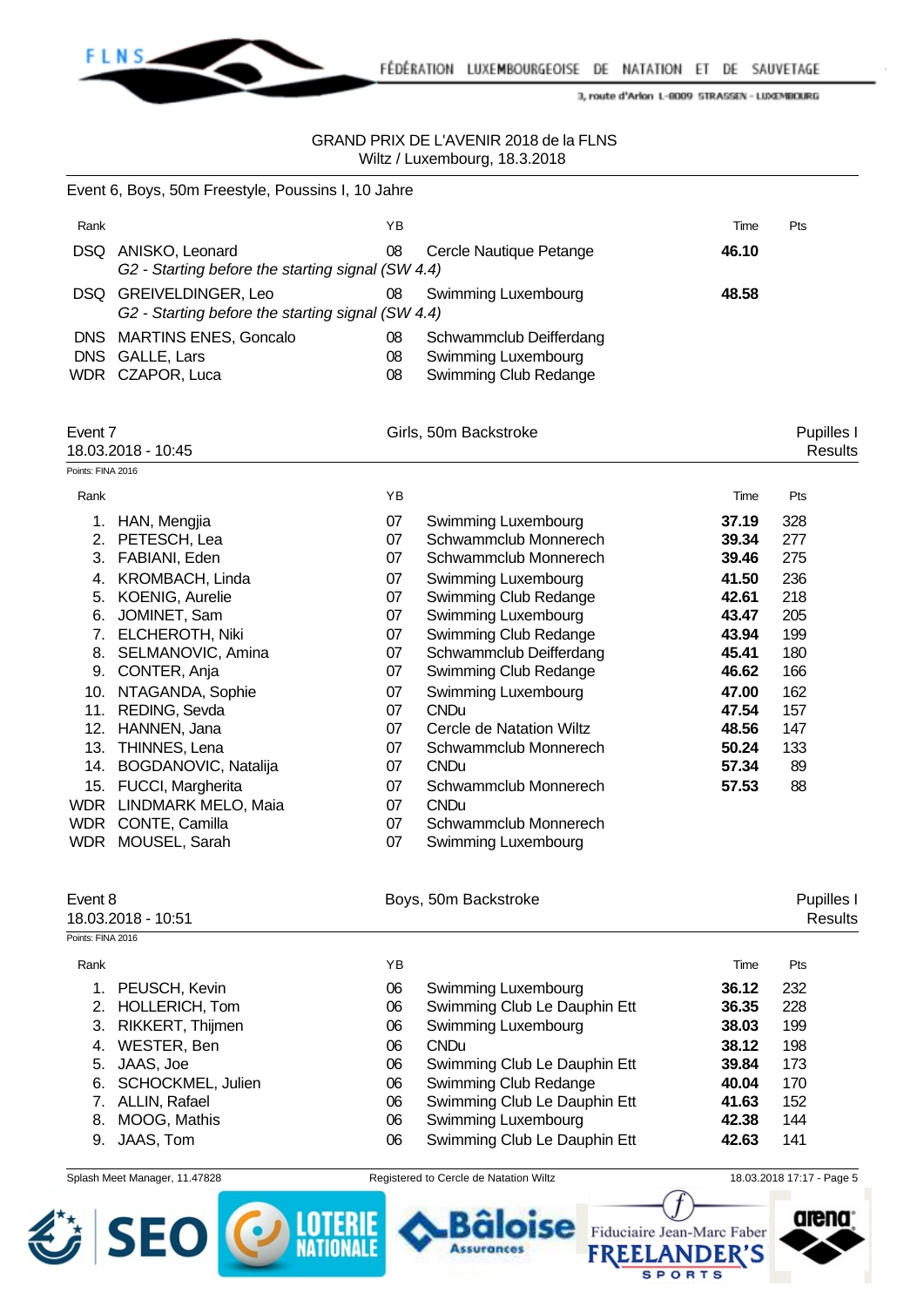

|                   | Event 8, Boys, 50m Backstroke, Pupilles I                    |    |                              |       |                               |
|-------------------|--------------------------------------------------------------|----|------------------------------|-------|-------------------------------|
| Rank              |                                                              | YB |                              | Time  | Pts                           |
|                   | 10. IAMMARINO, Alessio                                       | 06 | Swimming Club Redange        | 53.69 | 70                            |
|                   | 11. PEREIRA TEIXEIRA, Rodrigo                                | 06 | Schwammclub Deifferdang      | 56.16 | 61                            |
|                   | 12. TEXEIRA GRAVELOS, Diogo                                  | 06 | Swimming Club Redange        | 57.03 | 59                            |
|                   | DNS MILANOVSKI, Stefan                                       | 06 | Swimming Luxembourg          |       |                               |
|                   | DNS PUETZ, Tun                                               | 06 | Swimming Luxembourg          |       |                               |
|                   | WDR CZAPOR, Leon                                             | 06 | Swimming Club Redange        |       |                               |
| Event 9           |                                                              |    |                              |       |                               |
|                   | 18.03.2018 - 10:56                                           |    | Girls, 50m Backstroke        |       | Pupilles II<br><b>Results</b> |
| Points: FINA 2016 |                                                              |    |                              |       |                               |
| Rank              |                                                              | YB |                              | Time  | Pts                           |
|                   | 1. CARNEIRO, Sofia                                           | 06 | Swimming Luxembourg          | 36.66 | 343                           |
|                   | 2. BORDONARO, Madeleine                                      | 06 | Cercle Nautique Petange      | 36.89 | 336                           |
|                   | 3. LURKIN, Mathilde                                          | 06 | Swimming Luxembourg          | 39.62 | 271                           |
|                   | 4. BAYANAA, Michele                                          | 06 | Swimming Luxembourg          | 40.23 | 259                           |
|                   | 5. OLINGER, Tina                                             | 06 | Cercle de Natation Wiltz     | 43.12 | 210                           |
|                   | 6. BERTRANG, Louana                                          | 06 | Schwammclub Monnerech        | 43.78 | 201                           |
|                   | 7. THILL, Angie                                              | 06 | Cercle Nautique Petange      | 44.40 | 193                           |
|                   | 8. HATVANI, Boglarka                                         | 06 | Swimming Luxembourg          | 45.33 | 181                           |
|                   | 9. BOKOVA, Marta                                             | 06 | Swimming Luxembourg          | 46.26 | 170                           |
|                   | DSQ KIDD, Francesca                                          | 06 | Swimming Luxembourg          | 48.51 |                               |
|                   | D6 - turn not executed in accordance with the rules (SW 6.5) |    |                              |       |                               |
|                   | WDR NOTHUM, Gwen                                             | 06 | Swimming Club Redange        |       |                               |
| Event 10          |                                                              |    | Boys, 50m Backstroke         |       | Pupilles II                   |
|                   | 18.03.2018 - 11:00                                           |    |                              |       | <b>Results</b>                |
| Points: FINA 2016 |                                                              |    |                              |       |                               |
| Rank              |                                                              | YB |                              | Time  | Pts                           |
| 1.                | LUCARELLI, Riccardo                                          | 05 | Swimming Luxembourg          | 32.08 | 332                           |
| 2.                | CARNEIRO, Nuno                                               | 05 | Swimming Luxembourg          | 32.09 | 331                           |
| 3.                | FLOREAN, Darius                                              | 05 | Swimming Luxembourg          | 33.79 | 284                           |
| 4.                | <b>WEYRICH, Mike</b>                                         | 05 | Swimming Club Le Dauphin Ett | 35.17 | 252                           |
| 5.                | THILL, Nicolas                                               | 05 | Swimming Luxembourg          | 35.22 | 251                           |
| 6.                | <b>DURAKOVIC, Tarik</b>                                      | 05 | Swimming Luxembourg          | 35.48 | 245                           |
| 7.                | SUETOE, Rafael                                               | 05 | Swimming Luxembourg          | 36.55 | 224                           |
| 8.                | KIRCH, Paul                                                  | 05 | <b>CNDu</b>                  | 37.23 | 212                           |
| 9.                | OLINGER, Liam                                                | 05 | Schwammclub Monnerech        | 37.41 | 209                           |
| 10.               | NAFFOUTI, Nael                                               | 05 | Cercle de Natation Wiltz     | 37.61 | 206                           |
| 11.               | KEMP, Finn                                                   | 05 | Swimming Luxembourg          | 37.84 | 202                           |
| 12.               | NTAGANDA, Alexis                                             | 05 | Swimming Luxembourg          | 40.06 | 170                           |
| 13.               | <b>BOENTGES, Kimi</b>                                        | 05 | Cercle Nautique Petange      | 40.89 | 160                           |
| 14.               | SIJARIC, Jordan                                              | 05 | Schwammclub Deifferdang      | 49.50 | 90                            |
| 15.               | METZLER, Guillaume                                           | 05 | Swimming Luxembourg          | 54.16 | 69                            |

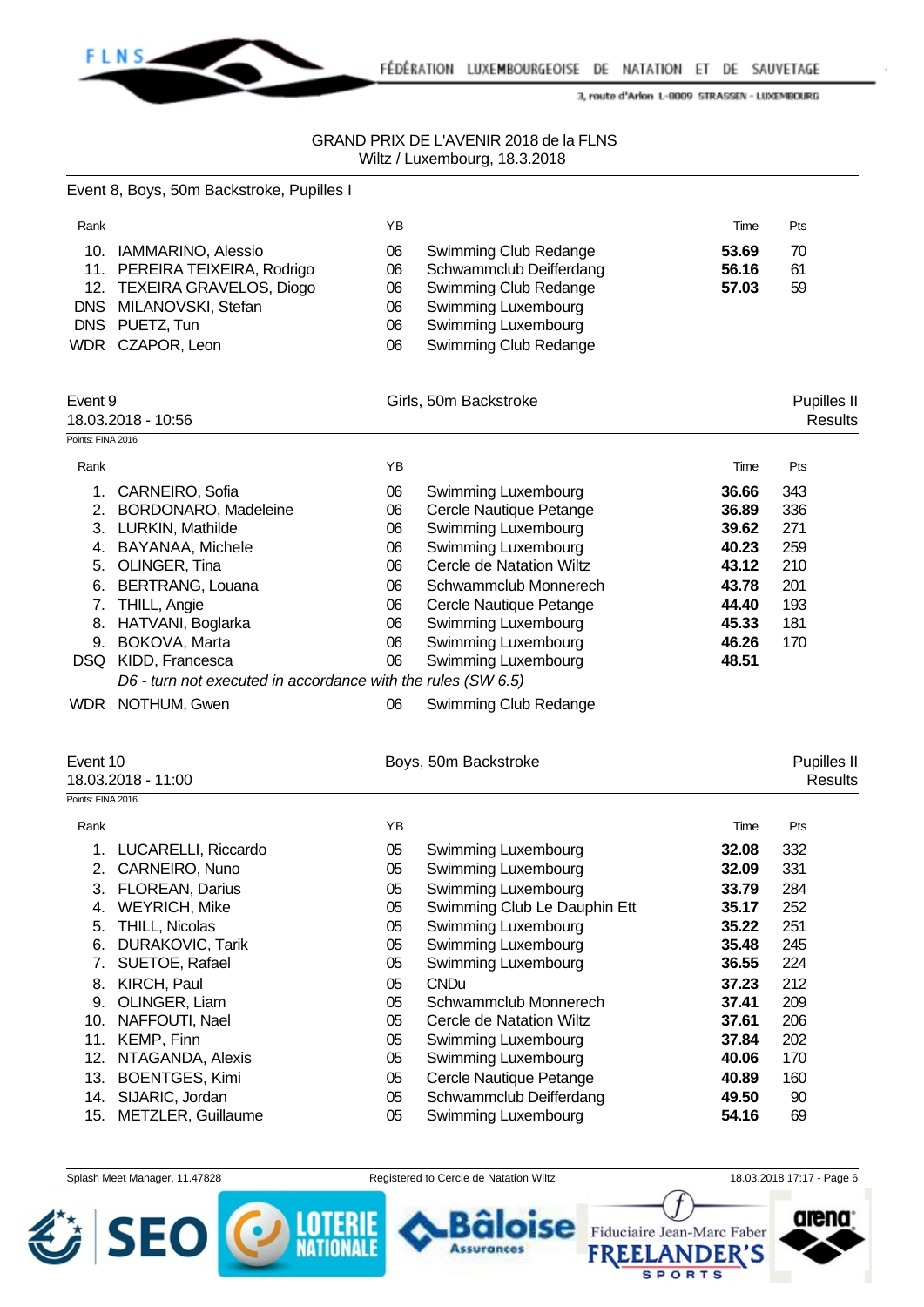

#### GRAND PRIX DE L'AVENIR 2018 de la FLNS Wiltz / Luxembourg, 18.3.2018

| Event 11<br>Points: FINA 2016                                       | 18.03.2018 - 11:04                                                                                                                                                                                                                                                                                                                                                                                                            |                                                                                              | Girls, 50m Backstroke                                                                                                                                                                                                                                                                                                                                                                                         |                                                                                                                                             | 9 - 10 years<br><b>Results</b>                                                          |
|---------------------------------------------------------------------|-------------------------------------------------------------------------------------------------------------------------------------------------------------------------------------------------------------------------------------------------------------------------------------------------------------------------------------------------------------------------------------------------------------------------------|----------------------------------------------------------------------------------------------|---------------------------------------------------------------------------------------------------------------------------------------------------------------------------------------------------------------------------------------------------------------------------------------------------------------------------------------------------------------------------------------------------------------|---------------------------------------------------------------------------------------------------------------------------------------------|-----------------------------------------------------------------------------------------|
| Rank                                                                |                                                                                                                                                                                                                                                                                                                                                                                                                               | YB                                                                                           |                                                                                                                                                                                                                                                                                                                                                                                                               | Time                                                                                                                                        | Pts                                                                                     |
|                                                                     | Poussins II, 10 Jahre                                                                                                                                                                                                                                                                                                                                                                                                         |                                                                                              |                                                                                                                                                                                                                                                                                                                                                                                                               |                                                                                                                                             |                                                                                         |
| 3.<br>8.                                                            | 1. BLESES, Joyce<br>2. HRIC, Nina<br>SCHOLER, Amelie<br>4. ALLAR, Maud<br>5. OLIVERO, Francesca<br>6. WAGNER, Caroline<br>7. CALMES, Liz<br>MARTUCCI, Sofia<br>9. BOUWMEISTER, Yfke<br>10. ALBERS, Emely<br>11. DONDELINGER, Elisa<br>12. AVEZ, Paule Audrey<br>13. BOUWMEISTER, Annebelle                                                                                                                                    | 08<br>08<br>08<br>08<br>08<br>08<br>08<br>08<br>08<br>08<br>08<br>08<br>08                   | Swimming Club Le Dauphin Ett<br><b>Swimming Luxembourg</b><br>Swimming Luxembourg<br>Cercle Nautique Petange<br>Swimming Luxembourg<br><b>CNDu</b><br>Schwammclub Monnerech<br>Schwammclub Deifferdang<br>Swimming Luxembourg<br>Swimming Club Le Dauphin Ett<br>Swimming Luxembourg<br>Cercle Nautique Petange<br><b>Swimming Luxembourg</b>                                                                 | 40.46<br>40.84<br>41.22<br>44.61<br>44.67<br>44.86<br>45.47<br>45.84<br>46.62<br>47.98<br>50.55<br>50.76<br>51.38                           | 255<br>248<br>241<br>190<br>189<br>187<br>179<br>175<br>166<br>153<br>130<br>129<br>124 |
|                                                                     | DJA2<br>NEMETI, Borbala<br>DJA1                                                                                                                                                                                                                                                                                                                                                                                               | 08                                                                                           | <b>Swimming Luxembourg</b>                                                                                                                                                                                                                                                                                                                                                                                    | 51.38                                                                                                                                       | 124                                                                                     |
|                                                                     | 15. PEIFFER, Noemie<br>16. FERREIRA ANAU, Margerida<br>17. GHIRELLI, Lynn<br>18. PASA, Sofia<br>19. ANTUNES-BOURGEOIS, Gabrielle<br>DSQ TEIXEIRA, Alicia<br>D7 - swimmer had not returned onto the back upon leaving the wall (SW 6.5)<br>DNS PIEPOLYTE, Ema                                                                                                                                                                  | 08<br>08<br>08<br>08<br>08<br>08<br>08                                                       | Schwammclub Monnerech<br>Cercle de Natation Wiltz<br>Swimming Club Le Dauphin Ett<br>Schwammclub Monnerech<br><b>CNDu</b><br>Schwammclub Deifferdang<br><b>Swimming Luxembourg</b>                                                                                                                                                                                                                            | 53.49<br>58.04<br>1:00.43<br>1:02.95<br>1:05.70<br>1:00.31                                                                                  | 110<br>86<br>76<br>67<br>59                                                             |
|                                                                     | Poussins I, 9 Jahre                                                                                                                                                                                                                                                                                                                                                                                                           |                                                                                              |                                                                                                                                                                                                                                                                                                                                                                                                               |                                                                                                                                             |                                                                                         |
| 4.<br>5.<br>6.<br>7.<br>8.<br>9.<br>10.<br>11.<br>12.<br>13.<br>14. | 1. MOSTAFA, Nour<br>2. GRUJIC-MARTINS, Teodora<br>3. LORENZO ZARAGOZA, Sofia<br>PHILIPPART, Enny<br><b>KROMBACH, Eva</b><br>BARANYAI, Kornelia<br>SLAVAZZA, Lola<br>CONTE, Silvia<br>PRENTIC, Anela<br>OLINGER, Lilli<br>CONSTANTIN, Sophia<br>FEINEN, Zohra<br>THILL, Lilly-Jana<br>NOTHUM, June<br>DSQ SMITH, Josephine<br>D8 - upon the finish the swimmer did not touch the wall on the back (SW 6.6)<br>DNS BECK, Alyson | 09<br>09<br>09<br>09<br>09<br>09<br>09<br>09<br>09<br>09<br>09<br>09<br>09<br>09<br>09<br>09 | Schwammclub Monnerech<br><b>Swimming Luxembourg</b><br>Schwammclub Monnerech<br>Schwammclub Monnerech<br>Swimming Luxembourg<br>Swimming Luxembourg<br>Swimming Club Redange<br>Schwammclub Monnerech<br>Schwammclub Deifferdang<br>Cercle de Natation Wiltz<br>Swimming Luxembourg<br>Swimming Club Le Dauphin Ett<br><b>CNDu</b><br>Swimming Club Redange<br>Swimming Club Redange<br>Swimming Club Redange | 45.37<br>48.72<br>52.21<br>52.41<br>54.41<br>55.68<br>56.64<br>56.70<br>56.85<br>57.37<br>57.84<br>1:00.00<br>1:03.77<br>1:08.68<br>1:10.73 | 181<br>146<br>118<br>117<br>105<br>97<br>93<br>92<br>92<br>89<br>87<br>78<br>65<br>52   |

Splash Meet Manager, 11.47828 Registered to Cercle de Natation Wiltz 18.03.2018 17:17 - Page 7





**Assurances** 

lse



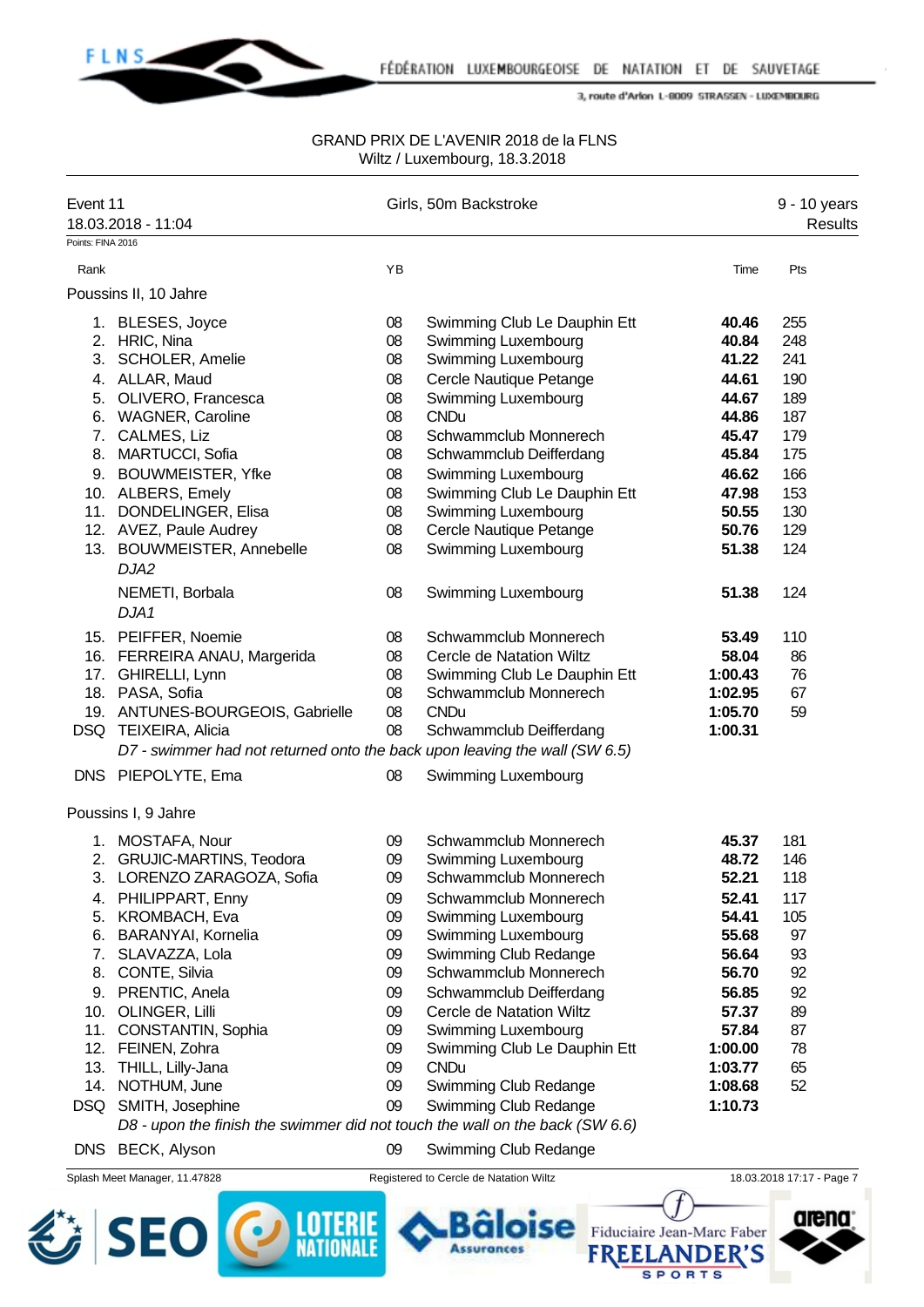

#### GRAND PRIX DE L'AVENIR 2018 de la FLNS Wiltz / Luxembourg, 18.3.2018

|                   | Event 11, Girls, 50m Backstroke, Poussins I, 9 Jahre |          |                                                        |                |                           |
|-------------------|------------------------------------------------------|----------|--------------------------------------------------------|----------------|---------------------------|
| Rank              |                                                      | YB       |                                                        | Time           | Pts                       |
| <b>DNS</b>        | JIMENEZ, Marta                                       | 09       | Swimming Luxembourg                                    |                |                           |
|                   |                                                      |          |                                                        |                |                           |
| Event 12          |                                                      |          | Boys, 50m Backstroke                                   |                | 10 - 11 years             |
|                   | 18.03.2018 - 11:16                                   |          |                                                        |                | <b>Results</b>            |
| Points: FINA 2016 |                                                      |          |                                                        |                |                           |
| Rank              |                                                      | YB       |                                                        | Time           | Pts                       |
|                   | Poussins II, 11 Jahre                                |          |                                                        |                |                           |
|                   | 1. CHAUSSARD, Albert                                 | 07       | <b>CNDu</b>                                            | 38.46          | 192                       |
|                   | 2. ESCHETTE, Louis                                   | 07       | Cercle de Natation Wiltz                               | 42.47          | 143                       |
|                   | 3. FEDOSSEEV, Anton                                  | 07       | Swimming Luxembourg                                    | 42.50          | 142                       |
|                   | 4. THILL, Louis                                      | 07       | Swimming Luxembourg                                    | 43.09          | 137                       |
| 5.                | DUSEMON, Paul                                        | 07       | Swimming Luxembourg                                    | 44.35          | 125                       |
|                   | 6. LEY, Jamie                                        | 07       | Swimming Club Le Dauphin Ett                           | 44.40          | 125                       |
|                   | 7. RIES JITCOV, Evghenii                             | 07       | Cercle Nautique Petange                                | 45.21          | 118                       |
|                   | 8. WIRTH, Neckel                                     | 07       | Cercle de Natation Wiltz                               | 45.57          | 115                       |
|                   | 9. BECIROVIC, Benjamin                               | 07       | Swimming Club Redange                                  | 45.58          | 115                       |
|                   | 10. PUETZ, Jonah                                     | 07       | Swimming Club Le Dauphin Ett                           | 45.68          | 115                       |
|                   | 11. SCHARF, Herman                                   | 07       | Swimming Luxembourg                                    | 46.48          | 109                       |
|                   | 12. WEYLAND, Philippe                                | 07       | Swimming Luxembourg                                    | 48.62          | 95                        |
|                   | 13. SZYBOWSKI, Jakub                                 | 07       | Cercle Nautique Petange                                | 50.21          | 86                        |
|                   | 14. KERSCHEN, Noah                                   | 07       | Swimming Club Le Dauphin Ett                           | 52.95          | 73                        |
|                   | 15. LEONARD, Lou                                     | 07       | Swimming Luxembourg                                    | 53.61          | 71                        |
|                   | 16. KELSEN, Matti                                    | 07       | <b>CNDu</b>                                            | 55.55          | 64                        |
|                   | 17. RIBEIRO GARCIA, David                            | 07       | Cercle Nautique Petange                                | 57.38          | 58                        |
|                   | 18. LUDOVICY, Steve                                  | 07       | Swimming Club Le Dauphin Ett                           | 57.91          | 56                        |
|                   | 19. DUPONT, Julien                                   | 07       | <b>CNDu</b>                                            | 1:04.30        | 41                        |
|                   | 20. PEREIRA BRIGA, Gabriel Francisco                 | 07       | Schwammclub Deifferdang                                | 1:04.39        | 41                        |
|                   | DNS FELTZ, Nicolas                                   | 07       | Swimming Luxembourg                                    |                |                           |
|                   | DNS GONZALEZ PEREZ, Rodrigo                          | 07       | Swimming Luxembourg                                    |                |                           |
| <b>DNS</b>        | PASSER, Daniel                                       | 07       | Swimming Luxembourg                                    |                |                           |
|                   | Poussins I, 10 Jahre                                 |          |                                                        |                |                           |
|                   | 1. MOOG, Jules                                       | 08       | Swimming Luxembourg                                    | 43.95          | 129                       |
| 2.                | VISSER, Mats                                         | 08       | Swimming Club Le Dauphin Ett                           | 45.37          | 117                       |
| 3.                | VIGUIER, Evan                                        | 08       | Swimming Luxembourg                                    | 45.44          | 116                       |
|                   | 4. BOURG, Nicolas                                    | 08       | Swimming Luxembourg                                    | 46.75          | 107                       |
| 5.                | <b>KROMBACH, Alex</b>                                | 08       | Swimming Luxembourg                                    | 47.52          | 102                       |
| 6.                | SCHAEFFER, Dean                                      | 08       | Cercle de Natation Wiltz                               | 47.65          | 101                       |
| 7.                | SAMMARCO, Andrea                                     | 08       | Swimming Luxembourg                                    | 48.04          | 98                        |
|                   |                                                      |          |                                                        | 48.71          | 94                        |
| 8.<br>9.          | ORTIZ BOGDANOV, Pablo<br>GREIVELDINGER, Leo          | 08<br>08 | Swimming Luxembourg<br>Swimming Luxembourg             | 50.84          | 83                        |
|                   |                                                      |          |                                                        |                |                           |
| 10.               | <b>METZLER, Charles</b>                              | 08       | Swimming Luxembourg                                    | 51.50          | 80                        |
| 11.               | ANISKO, Leonard                                      | 08       | Cercle Nautique Petange                                | 51.78          | 79<br>74                  |
| 12.               | GEORGIEV, Theodor                                    | 08       | Swimming Luxembourg                                    | 52.81          |                           |
| 13.<br>14.        | KIRT, Paul<br>MELOUANE AMAHZOUNE, Adam               | 08<br>08 | Swimming Luxembourg<br><b>Cercle de Natation Wiltz</b> | 53.59<br>54.32 | 71<br>68                  |
|                   |                                                      |          |                                                        |                |                           |
|                   | Splash Meet Manager, 11.47828                        |          | Registered to Cercle de Natation Wiltz                 |                | 18.03.2018 17:17 - Page 8 |

oise

**Assurances** 





**SPORTS**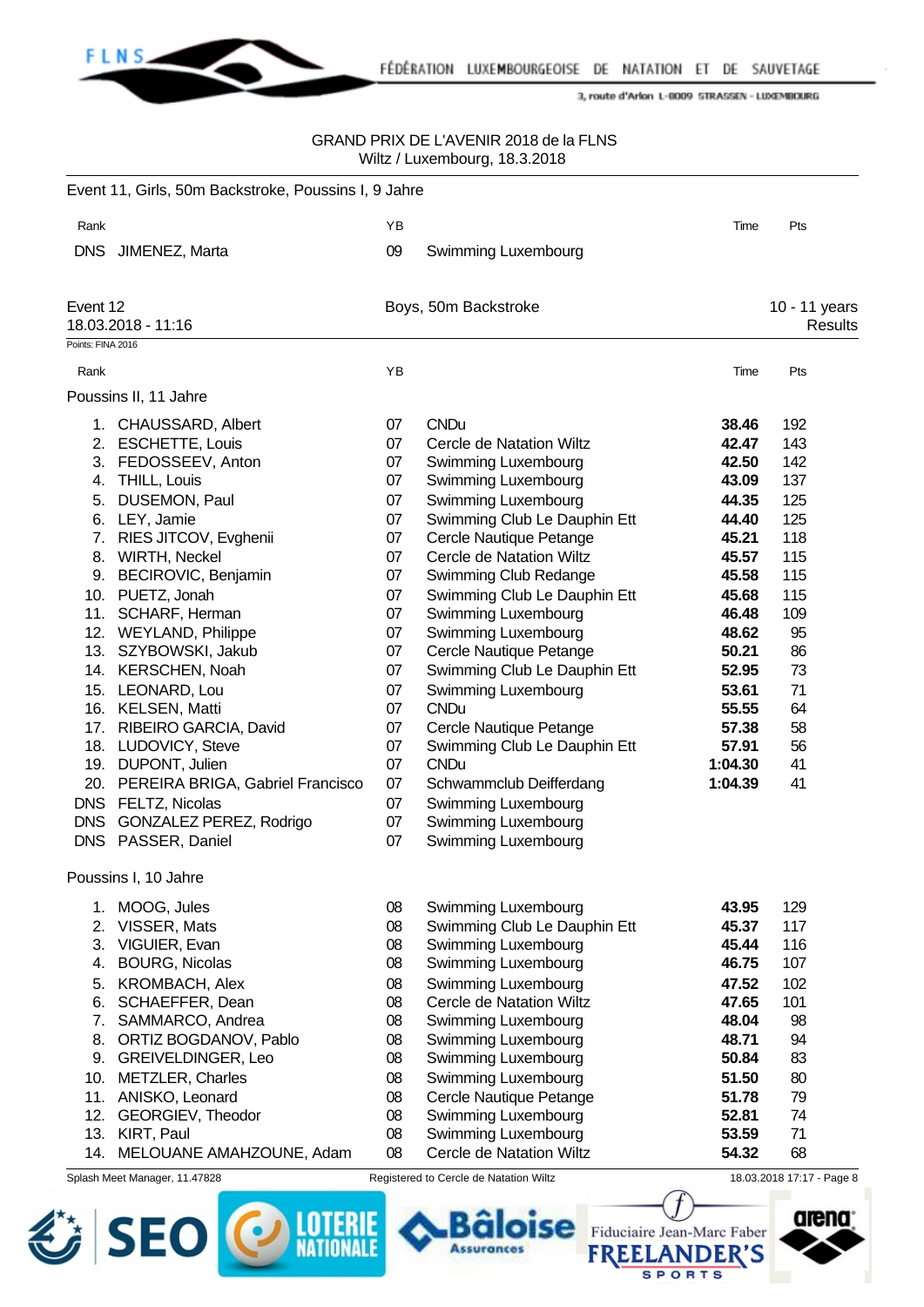

#### GRAND PRIX DE L'AVENIR 2018 de la FLNS Wiltz / Luxembourg, 18.3.2018

#### Event 12, Boys, 50m Backstroke, Poussins I, 10 Jahre

| Rank              |                                                              | YB        |                              | Time    | Pts        |  |
|-------------------|--------------------------------------------------------------|-----------|------------------------------|---------|------------|--|
| 15.               | <b>FLOENER, Gilles</b>                                       | 08        | <b>CNDu</b>                  | 55.34   | 64         |  |
| 16.               | KIRT, Guillaume                                              | 08        | Swimming Luxembourg          | 59.98   | 50         |  |
| 17.               | HAINE, Marc                                                  | 08        | <b>CNDu</b>                  | 1:04.96 | 40         |  |
| 18.               | PIRET, Alexis                                                | 08        | Swimming Club Redange        | 1:06.72 | 36         |  |
| 19.               | PIRET, Alexandre                                             | 08        | Swimming Club Redange        | 1:06.82 | 36         |  |
| <b>DSQ</b>        | KRIES, Leo                                                   | 08        | Swimming Luxembourg          | 52.19   |            |  |
|                   | D6 - turn not executed in accordance with the rules (SW 6.5) |           |                              |         |            |  |
| DNS.              | <b>MARTINS ENES, Goncalo</b>                                 | 08        | Schwammclub Deifferdang      |         |            |  |
| DNS.              | GALLE, Lars                                                  | 08        | Swimming Luxembourg          |         |            |  |
| WDR               | CZAPOR, Luca                                                 | 08        | Swimming Club Redange        |         |            |  |
| Event 13          |                                                              |           | Girls, 100m Breaststroke     |         | Pupilles I |  |
|                   | 18.03.2018 - 11:31                                           |           |                              |         | Results    |  |
| Points: FINA 2016 |                                                              |           |                              |         |            |  |
| Rank              |                                                              | YB        |                              | Time    | Pts        |  |
| 1.                | HAN, Mengjia                                                 | 07        | Swimming Luxembourg          | 1:30.25 | 329        |  |
| 2.                | KROMBACH, Linda                                              | 07        | Swimming Luxembourg          | 1:37.59 | 260        |  |
| 3.                | CONTER, Anja                                                 | 07        | Swimming Club Redange        | 1:42.61 | 224        |  |
| 4.                | PETESCH, Lea                                                 | 07        | Schwammclub Monnerech        | 1:44.95 | 209        |  |
| E.                | <b>EL CUEDOTU NEW</b>                                        | <u>Ω7</u> | <b>Cuimming Club Dodongo</b> | 4.15C2  | 20F        |  |

| 5.  | <b>ELCHEROTH, Niki</b>                                                                                  | 07 | Swimming Club Redange    | 1:45.63 | 205 |  |  |  |  |
|-----|---------------------------------------------------------------------------------------------------------|----|--------------------------|---------|-----|--|--|--|--|
| 6.  | FABIANI, Eden                                                                                           | 07 | Schwammclub Monnerech    | 1:45.78 | 204 |  |  |  |  |
|     | <b>KOENIG, Aurelie</b>                                                                                  | 07 | Swimming Club Redange    | 1:46.71 | 199 |  |  |  |  |
| 8.  | JOMINET, Sam                                                                                            | 07 | Swimming Luxembourg      | 1:48.16 | 191 |  |  |  |  |
|     | 9. THINNES, Lena                                                                                        | 07 | Schwammclub Monnerech    | 1:55.27 | 158 |  |  |  |  |
|     | 10. REDING, Sevda                                                                                       | 07 | <b>CNDu</b>              | 2:01.48 | 135 |  |  |  |  |
|     | 11. HANNEN, Jana                                                                                        | 07 | Cercle de Natation Wiltz | 2:07.00 | 118 |  |  |  |  |
|     | 12. SELMANOVIC, Amina                                                                                   | 07 | Schwammclub Deifferdang  | 2:11.31 | 107 |  |  |  |  |
|     | 13. FUCCI, Margherita                                                                                   | 07 | Schwammclub Monnerech    | 2:14.31 | 100 |  |  |  |  |
| 14. | BOGDANOVIC, Natalija                                                                                    | 07 | <b>CNDu</b>              | 2:15.92 | 96  |  |  |  |  |
|     | DSQ NTAGANDA, Sophie                                                                                    | 07 | Swimming Luxembourg      | 2:02.23 |     |  |  |  |  |
|     | B14 - did not touch the wall with both hands simultaneously and separated at the turn / finish (SW 7.6) |    |                          |         |     |  |  |  |  |

# WDR LINDMARK MELO, Maia 07 CNDu

- 
- 
- 
- WDR CONTE, Camilla 07 Schwammclub Monnerech
- WDR MOUSEL, Sarah 07 Swimming Luxembourg

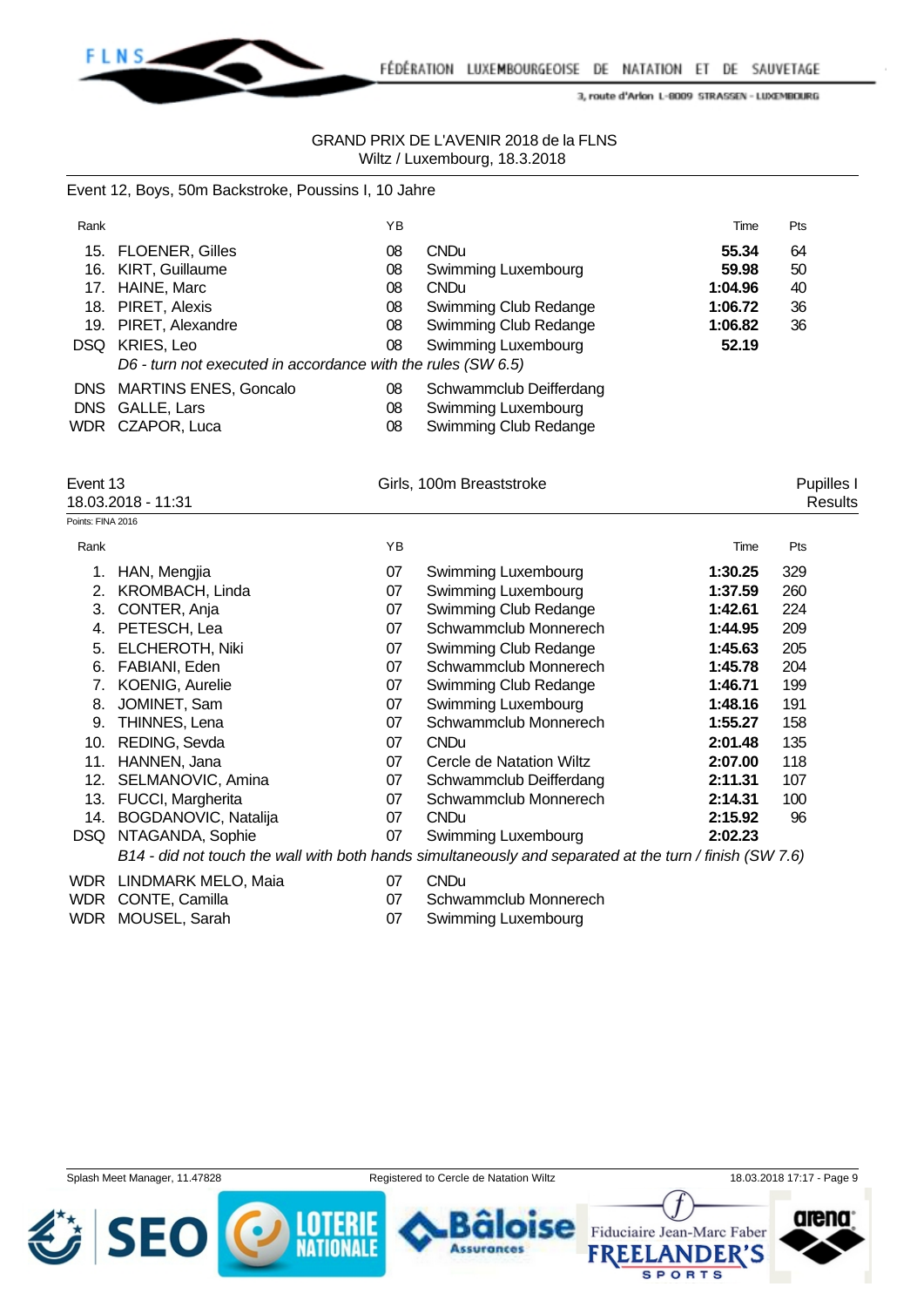

**SPORTS** 

3, route d'Arlon L-8009 STRASSEN - LUXEMBOURG

| Event 14          | 18.03.2018 - 11:42            |    | Boys, 100m Breaststroke                |                            | Pupilles I<br><b>Results</b> |
|-------------------|-------------------------------|----|----------------------------------------|----------------------------|------------------------------|
| Points: FINA 2016 |                               |    |                                        |                            |                              |
| Rank              |                               | YB |                                        | Time                       | Pts                          |
| 1.                | RIKKERT, Thijmen              | 06 | Swimming Luxembourg                    | 1:35.25                    | 199                          |
|                   | 2. SCHOCKMEL, Julien          | 06 | Swimming Club Redange                  | 1:40.22                    | 170                          |
|                   | 3. MOOG, Mathis               | 06 | Swimming Luxembourg                    | 1:41.15                    | 166                          |
|                   | 4. PEUSCH, Kevin              | 06 | Swimming Luxembourg                    | 1:41.72                    | 163                          |
| 5.                | JAAS, Tom                     | 06 | Swimming Club Le Dauphin Ett           | 1:41.81                    | 162                          |
| 6.                | JAAS, Joe                     | 06 | Swimming Club Le Dauphin Ett           | 1:42.03                    | 161                          |
|                   | 7. WESTER, Ben                | 06 | <b>CNDu</b>                            | 1:43.24                    | 156                          |
| 8.                | HOLLERICH, Tom                | 06 | Swimming Club Le Dauphin Ett           | 1:46.88                    | 140                          |
|                   | 9. ALLIN, Rafael              | 06 | Swimming Club Le Dauphin Ett           | 1:55.44                    | 111                          |
|                   | 10. PUETZ, Tun                | 06 | Swimming Luxembourg                    | 2:02.40                    | 93                           |
|                   | 11. PEREIRA TEIXEIRA, Rodrigo | 06 | Schwammclub Deifferdang                | 2:20.24                    | 62                           |
| <b>DNS</b>        | MILANOVSKI, Stefan            | 06 | <b>Swimming Luxembourg</b>             |                            |                              |
|                   | WDR CZAPOR, Leon              | 06 | Swimming Club Redange                  |                            |                              |
| Event 15          |                               |    | Girls, 100m Breaststroke               |                            | Pupilles II                  |
|                   | 18.03.2018 - 11:50            |    |                                        |                            | <b>Results</b>               |
| Points: FINA 2016 |                               |    |                                        |                            |                              |
| Rank              |                               | YB |                                        | Time                       | Pts                          |
| 1.                | <b>BORDONARO, Madeleine</b>   | 06 | Cercle Nautique Petange                | 1:25.76                    | 384                          |
|                   | 2. CARNEIRO, Sofia            | 06 | Swimming Luxembourg                    | 1:29.05                    | 343                          |
|                   | 3. LURKIN, Mathilde           | 06 | Swimming Luxembourg                    | 1:32.21                    | 309                          |
| 4.                | <b>BAYANAA, Michele</b>       | 06 | Swimming Luxembourg                    | 1:34.84                    | 284                          |
| 5.                | THILL, Angie                  | 06 | Cercle Nautique Petange                | 1:45.09                    | 208                          |
| 6.                | OLINGER, Tina                 | 06 | Cercle de Natation Wiltz               | 1:45.60                    | 205                          |
|                   | 7. KIDD, Francesca            | 06 | Swimming Luxembourg                    | 1:45.69                    | 205                          |
| 8.                | <b>BERTRANG, Louana</b>       | 06 | Schwammclub Monnerech                  | 1:51.49                    | 174                          |
|                   | 9. BOKOVA, Marta              | 06 | Swimming Luxembourg                    | 1:52.79                    | 169                          |
|                   | 10. HATVANI, Boglarka         | 06 | Swimming Luxembourg                    | 1:55.46                    | 157                          |
|                   | WDR NOTHUM, Gwen              | 06 | Swimming Club Redange                  |                            |                              |
| Event 16          |                               |    | Boys, 100m Breaststroke                |                            | <b>Pupilles II</b>           |
| Points: FINA 2016 | 18.03.2018 - 11:58            |    |                                        |                            | <b>Results</b>               |
| Rank              |                               | YB |                                        | Time                       | Pts                          |
| 1 <sub>1</sub>    | LUCARELLI, Riccardo           | 05 | Swimming Luxembourg                    | 1:15.66                    | 397                          |
|                   | 2. FLOREAN, Darius            | 05 | Swimming Luxembourg                    | 1:20.17                    | 333                          |
|                   | 3. DURAKOVIC, Tarik           | 05 | Swimming Luxembourg                    | 1:20.53                    | 329                          |
|                   | 4. CARNEIRO, Nuno             | 05 | Swimming Luxembourg                    | 1:22.02                    | 311                          |
| 5.                | SUETOE, Rafael                | 05 | Swimming Luxembourg                    | 1:25.89                    | 271                          |
| 6.                | THILL, Nicolas                | 05 | <b>Swimming Luxembourg</b>             | 1:26.25                    | 268                          |
|                   | 7. KEMP, Finn                 | 05 | Swimming Luxembourg                    | 1:28.71                    | 246                          |
| 8.                | NAFFOUTI, Nael                | 05 | Cercle de Natation Wiltz               | 1:28.73                    | 246                          |
| 9.                | KIRCH, Paul                   | 05 | <b>CNDu</b>                            | 1:34.19                    | 205                          |
|                   | Splash Meet Manager, 11.47828 |    | Registered to Cercle de Natation Wiltz |                            | 18.03.2018 17:17 - Page 10   |
|                   |                               |    |                                        |                            |                              |
|                   | <b>SEO</b>                    |    |                                        | Fiduciaire Jean-Marc Faber | arena                        |
|                   |                               |    |                                        |                            |                              |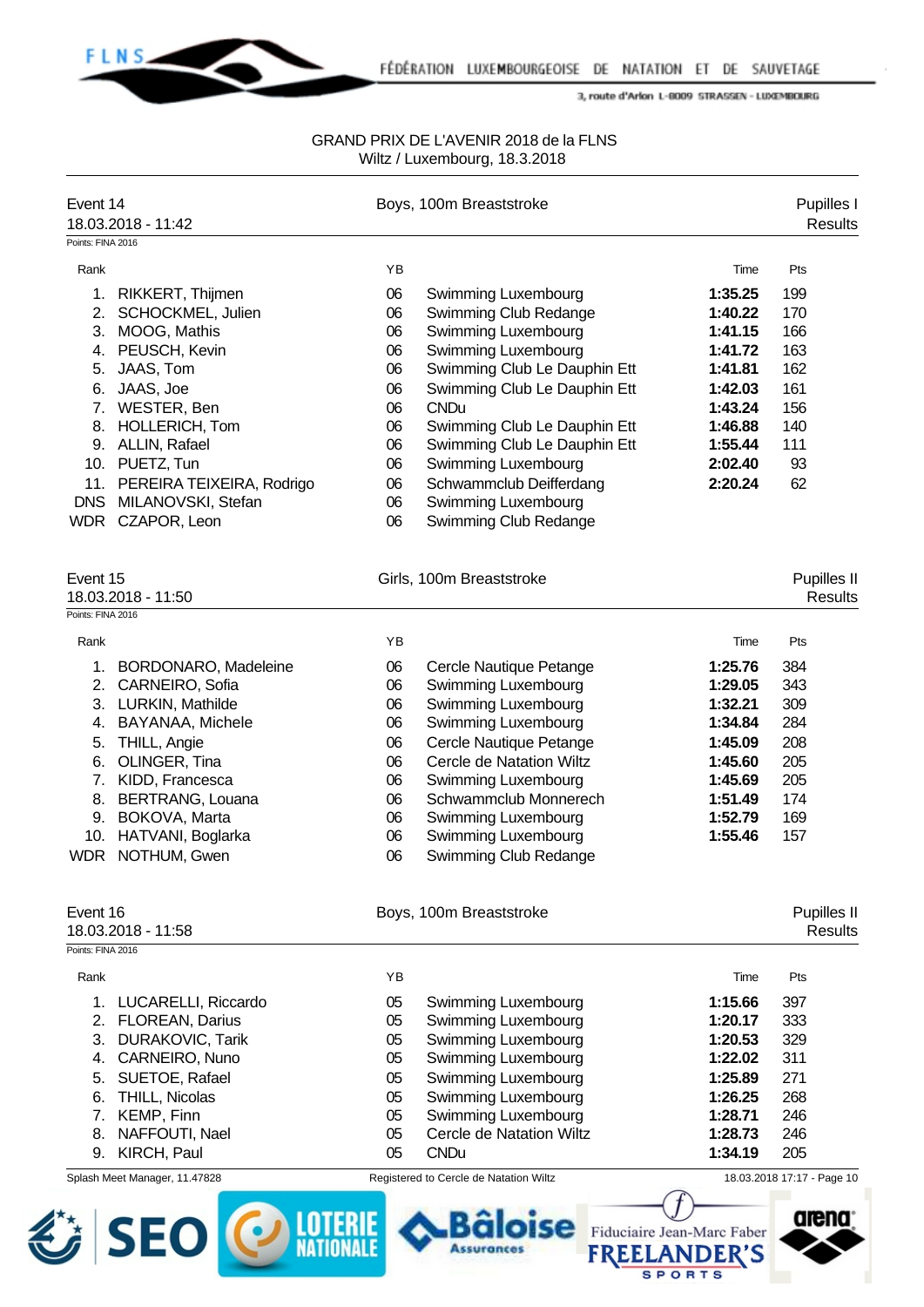

#### GRAND PRIX DE L'AVENIR 2018 de la FLNS Wiltz / Luxembourg, 18.3.2018

|  |  |  | Event 16, Boys, 100m Breaststroke, Pupilles II |  |
|--|--|--|------------------------------------------------|--|
|--|--|--|------------------------------------------------|--|

| Rank |                        | ΥB |                              | Time    | <b>Pts</b> |
|------|------------------------|----|------------------------------|---------|------------|
|      | 10. OLINGER, Liam      | 05 | Schwammclub Monnerech        | 1:34.53 | 203        |
|      | 11. WEYRICH, Mike      | 05 | Swimming Club Le Dauphin Ett | 1:35.91 | 194        |
|      | 12. BOENTGES, Kimi     | 05 | Cercle Nautique Petange      | 1:37.78 | 183        |
|      | 13. NTAGANDA, Alexis   | 05 | <b>Swimming Luxembourg</b>   | 1:48.26 | 135        |
|      | 14. METZLER, Guillaume | 05 | Swimming Luxembourg          | 1:54.72 | 113        |
|      | DSQ SIJARIC, Jordan    | 05 | Schwammclub Deifferdang      | 2:13.87 |            |
|      |                        |    |                              |         |            |

*B14 - did not touch the wall with both hands simultaneously and separated at the turn / finish (SW 7.6)*

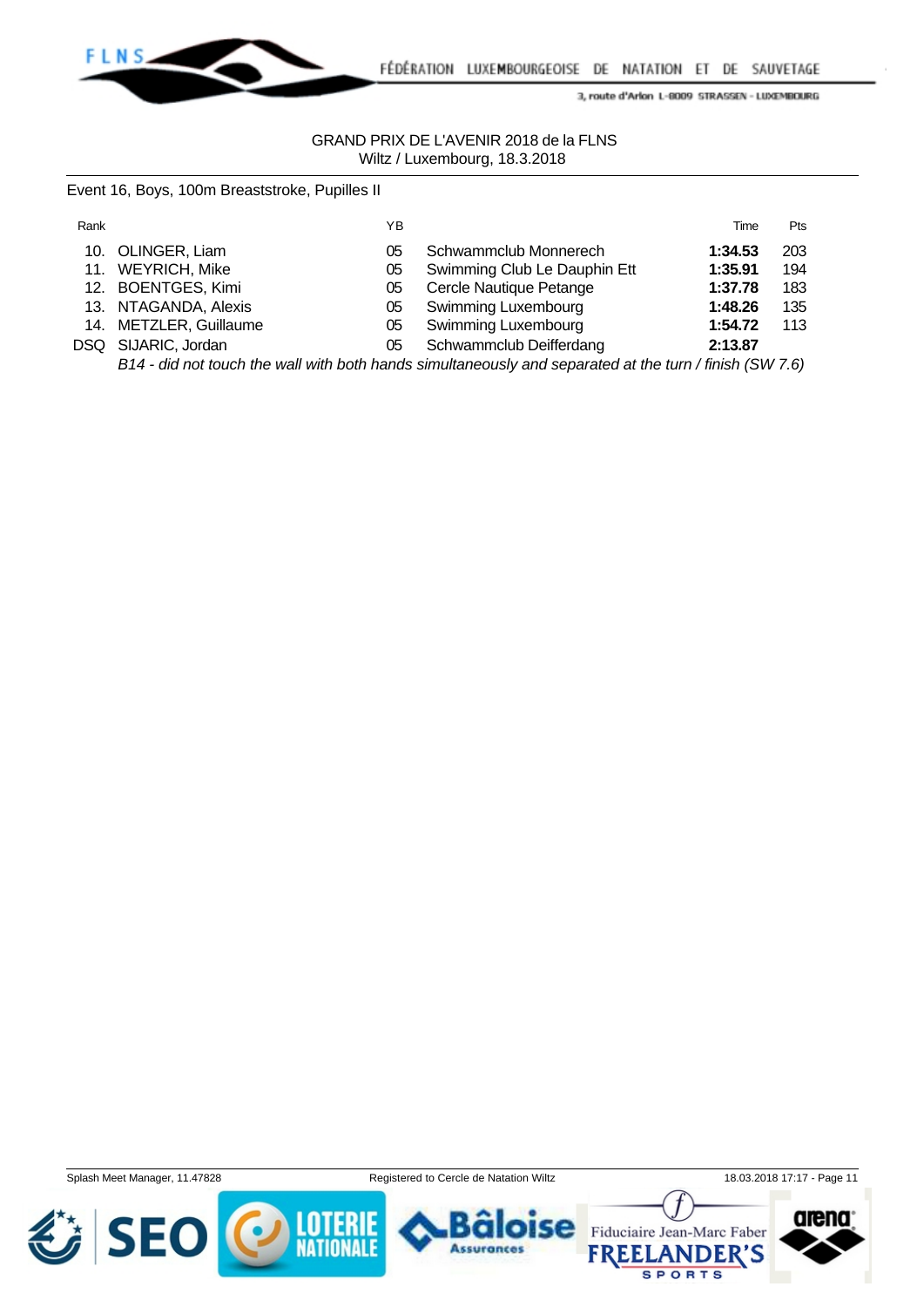

#### GRAND PRIX DE L'AVENIR 2018 de la FLNS Wiltz / Luxembourg, 18.3.2018

## 2 - Nachmittags 18.03.2018 - 14:30

| Event 17<br>18.03.2018 - 14:30 |                                                   |    | Girls, 100m Freestyle        |         | Pupilles I<br>Results |
|--------------------------------|---------------------------------------------------|----|------------------------------|---------|-----------------------|
| Points: FINA 2016              |                                                   |    |                              |         |                       |
| Rank                           |                                                   | YB |                              | Time    | Pts                   |
|                                | 1. HAN, Mengjia                                   | 07 | Swimming Luxembourg          | 1:10.58 | 375                   |
| 2.                             | KROMBACH, Linda                                   | 07 | Swimming Luxembourg          | 1:14.68 | 316                   |
| 3.                             | PETESCH, Lea                                      | 07 | Schwammclub Monnerech        | 1:15.87 | 302                   |
| 4.                             | <b>KOENIG, Aurelie</b>                            | 07 | Swimming Club Redange        | 1:17.54 | 283                   |
| 5.                             | FABIANI, Eden                                     | 07 | Schwammclub Monnerech        | 1:17.77 | 280                   |
| 6.                             | JOMINET, Sam                                      | 07 | Swimming Luxembourg          | 1:24.57 | 218                   |
| 7.                             | <b>ELCHEROTH, Niki</b>                            | 07 | Swimming Club Redange        | 1:24.94 | 215                   |
| 8.                             | THINNES, Lena                                     | 07 | Schwammclub Monnerech        | 1:30.87 | 175                   |
|                                | 9. REDING, Sevda                                  | 07 | <b>CNDu</b>                  | 1:31.08 | 174                   |
|                                | 10. CICCONE, Adele                                | 07 | Swimming Club Le Dauphin Ett | 1:43.06 | 120                   |
|                                | 11. SELMANOVIC, Amina                             | 07 | Schwammclub Deifferdang      | 1:46.06 | 110                   |
|                                | 12. HANNEN, Jana                                  | 07 | Cercle de Natation Wiltz     | 1:46.56 | 109                   |
|                                | 13. FUCCI, Margherita                             | 07 | Schwammclub Monnerech        | 1:53.10 | 91                    |
|                                | 14. BOGDANOVIC, Natalija                          | 07 | <b>CNDu</b>                  | 1:58.76 | 78                    |
|                                | DSQ NTAGANDA, Sophie                              | 07 | Swimming Luxembourg          | 1:34.08 |                       |
|                                | G2 - Starting before the starting signal (SW 4.4) |    |                              |         |                       |
|                                | WDR LINDMARK MELO, Maia                           | 07 | <b>CNDu</b>                  |         |                       |
|                                | WDR CONTE, Camilla                                | 07 | Schwammclub Monnerech        |         |                       |
|                                | WDR CONTER, Anja                                  | 07 | Swimming Club Redange        |         |                       |
|                                | WDR MOUSEL, Sarah                                 | 07 | Swimming Luxembourg          |         |                       |
| Event 18<br>18.03.2018 - 14:40 |                                                   |    | Boys, 100m Freestyle         |         | Pupilles I<br>Results |
| Points: FINA 2016              |                                                   |    |                              |         |                       |
| Rank                           |                                                   | ΥB |                              | Time    | Pts                   |
|                                | 1. PEUSCH, Kevin                                  | 06 | Swimming Luxembourg          | 1:09.69 | 268                   |
|                                | 2. WESTER, Ben                                    | 06 | <b>CNDu</b>                  | 1:10.60 | 257                   |
| 3.                             | MOOG, Mathis                                      | 06 | Swimming Luxembourg          | 1:11.97 | 243                   |
| 4.                             | RIKKERT, Thijmen                                  | 06 | Swimming Luxembourg          | 1:12.09 | 242                   |
|                                | 5. HOLLERICH, Tom                                 | 06 | Swimming Club Le Dauphin Ett | 1:14.47 | 219                   |
| 6.                             | SCHOCKMEL, Julien                                 | 06 | Swimming Club Redange        | 1:14.96 | 215                   |
| 7.                             | JAAS, Tom                                         | 06 | Swimming Club Le Dauphin Ett | 1:17.79 | 192                   |
| 8.                             | JAAS, Joe                                         | 06 | Swimming Club Le Dauphin Ett | 1:20.86 | 171                   |
| 9.                             | ALLIN, Rafael                                     | 06 | Swimming Club Le Dauphin Ett | 1:26.38 | 140                   |
| 10.                            | PUETZ, Tun                                        | 06 | Swimming Luxembourg          | 1:33.42 | 111                   |
| 11.                            | PEREIRA TEIXEIRA, Rodrigo                         | 06 | Schwammclub Deifferdang      | 1:50.78 | 66                    |
| 12.                            | IAMMARINO, Alessio                                | 06 | Swimming Club Redange        | 1:51.95 | 64                    |
|                                | DNS MILANOVSKI, Stefan                            | 06 | Swimming Luxembourg          |         |                       |

WDR CZAPOR, Leon 06 Swimming Club Redange

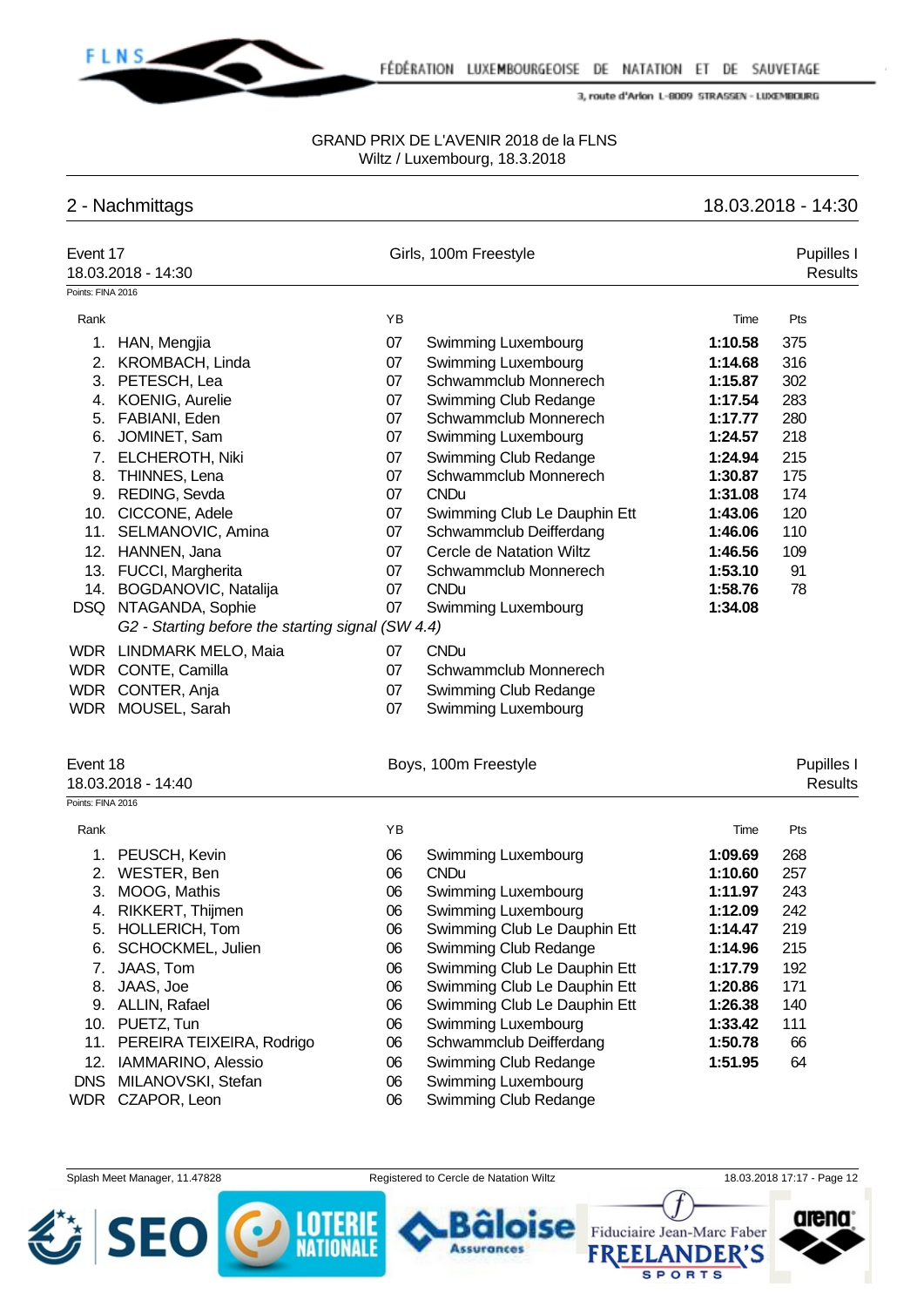

FÉDÉRATION LUXEMBOURGEOISE DE NATATION ET DE SAUVETAGE

3, route d'Arlon L-8009 STRASSEN - LUXEMBOURG

#### GRAND PRIX DE L'AVENIR 2018 de la FLNS Wiltz / Luxembourg, 18.3.2018

| Event 18, Boys, 100m Freestyle                                                                                                                                                                                                                                                                                                      |                                                                                  |                                                                                                                                                                                                                                                                                                                                                   |                                                                                                                                                        |                                                                                               |
|-------------------------------------------------------------------------------------------------------------------------------------------------------------------------------------------------------------------------------------------------------------------------------------------------------------------------------------|----------------------------------------------------------------------------------|---------------------------------------------------------------------------------------------------------------------------------------------------------------------------------------------------------------------------------------------------------------------------------------------------------------------------------------------------|--------------------------------------------------------------------------------------------------------------------------------------------------------|-----------------------------------------------------------------------------------------------|
| EXH TEXEIRA GRAVELOS, Diogo                                                                                                                                                                                                                                                                                                         | 06                                                                               | Swimming Club Redange                                                                                                                                                                                                                                                                                                                             | 1:46.23                                                                                                                                                | 75                                                                                            |
| Event 19<br>18.03.2018 - 14:46                                                                                                                                                                                                                                                                                                      |                                                                                  |                                                                                                                                                                                                                                                                                                                                                   |                                                                                                                                                        | Pupilles II<br><b>Results</b>                                                                 |
|                                                                                                                                                                                                                                                                                                                                     |                                                                                  |                                                                                                                                                                                                                                                                                                                                                   |                                                                                                                                                        |                                                                                               |
|                                                                                                                                                                                                                                                                                                                                     |                                                                                  |                                                                                                                                                                                                                                                                                                                                                   |                                                                                                                                                        | Pts                                                                                           |
| 2. CARNEIRO, Sofia<br>3. BAYANAA, Michele<br>4. LURKIN, Mathilde<br>5. OLINGER, Tina<br>6. THILL, Angie<br>7. BOKOVA, Marta<br>8. BERTRANG, Louana<br>9. KIDD, Francesca<br>10. HATVANI, Boglarka                                                                                                                                   | 06<br>06<br>06<br>06<br>06<br>06<br>06<br>06<br>06                               | Swimming Luxembourg<br><b>Swimming Luxembourg</b><br>Swimming Luxembourg<br>Cercle de Natation Wiltz<br>Cercle Nautique Petange<br>Swimming Luxembourg<br>Schwammclub Monnerech<br>Swimming Luxembourg<br>Swimming Luxembourg                                                                                                                     | 1:11.02<br>1:11.80<br>1:14.62<br>1:20.52<br>1:23.51<br>1:24.56<br>1:25.34<br>1:26.19<br>1:31.20                                                        | 403<br>368<br>356<br>317<br>252<br>226<br>218<br>212<br>206<br>173                            |
| Event 20                                                                                                                                                                                                                                                                                                                            | 06                                                                               |                                                                                                                                                                                                                                                                                                                                                   |                                                                                                                                                        | Pupilles II                                                                                   |
| 18.03.2018 - 14:52                                                                                                                                                                                                                                                                                                                  |                                                                                  |                                                                                                                                                                                                                                                                                                                                                   |                                                                                                                                                        | <b>Results</b>                                                                                |
| Points: FINA 2016                                                                                                                                                                                                                                                                                                                   |                                                                                  |                                                                                                                                                                                                                                                                                                                                                   |                                                                                                                                                        |                                                                                               |
|                                                                                                                                                                                                                                                                                                                                     | ΥB                                                                               |                                                                                                                                                                                                                                                                                                                                                   | Time                                                                                                                                                   | Pts                                                                                           |
| 1. LUCARELLI, Riccardo<br>2. FLOREAN, Darius<br>3. DURAKOVIC, Tarik<br>4. CARNEIRO, Nuno<br>5. WEYRICH, Mike<br>6. THILL, Nicolas<br>7. SUETOE, Rafael<br>8. NAFFOUTI, Nael<br>9. KIRCH, Paul<br>10. KEMP, Finn<br>11. OLINGER, Liam<br>12. NTAGANDA, Alexis<br>13. METZLER, Guillaume<br>14. SIJARIC, Jordan<br>DNS BOENTGES, Kimi | 05<br>05<br>05<br>05<br>05<br>05<br>05<br>05<br>05<br>05<br>05<br>05<br>05<br>05 | Swimming Luxembourg<br>Swimming Luxembourg<br>Swimming Luxembourg<br>Swimming Luxembourg<br>Swimming Club Le Dauphin Ett<br>Swimming Luxembourg<br>Swimming Luxembourg<br>Cercle de Natation Wiltz<br><b>CNDu</b><br>Swimming Luxembourg<br>Schwammclub Monnerech<br>Swimming Luxembourg<br><b>Swimming Luxembourg</b><br>Schwammclub Deifferdang | 1:00.79<br>1:01.70<br>1:04.22<br>1:04.79<br>1:05.79<br>1:05.83<br>1:06.30<br>1:06.95<br>1:10.14<br>1:11.16<br>1:12.84<br>1:17.81<br>1:34.37<br>1:44.69 | 404<br>386<br>342<br>333<br>318<br>318<br>311<br>302<br>263<br>251<br>234<br>192<br>107<br>79 |
|                                                                                                                                                                                                                                                                                                                                     | Points: FINA 2016<br>1. BORDONARO, Madeleine<br>WDR NOTHUM, Gwen                 | YB<br>06                                                                                                                                                                                                                                                                                                                                          | Girls, 100m Freestyle<br>Cercle Nautique Petange<br>Swimming Club Redange<br>Boys, 100m Freestyle<br>05<br>Cercle Nautique Petange                     | Time<br>1:08.88                                                                               |



**Assurances** 







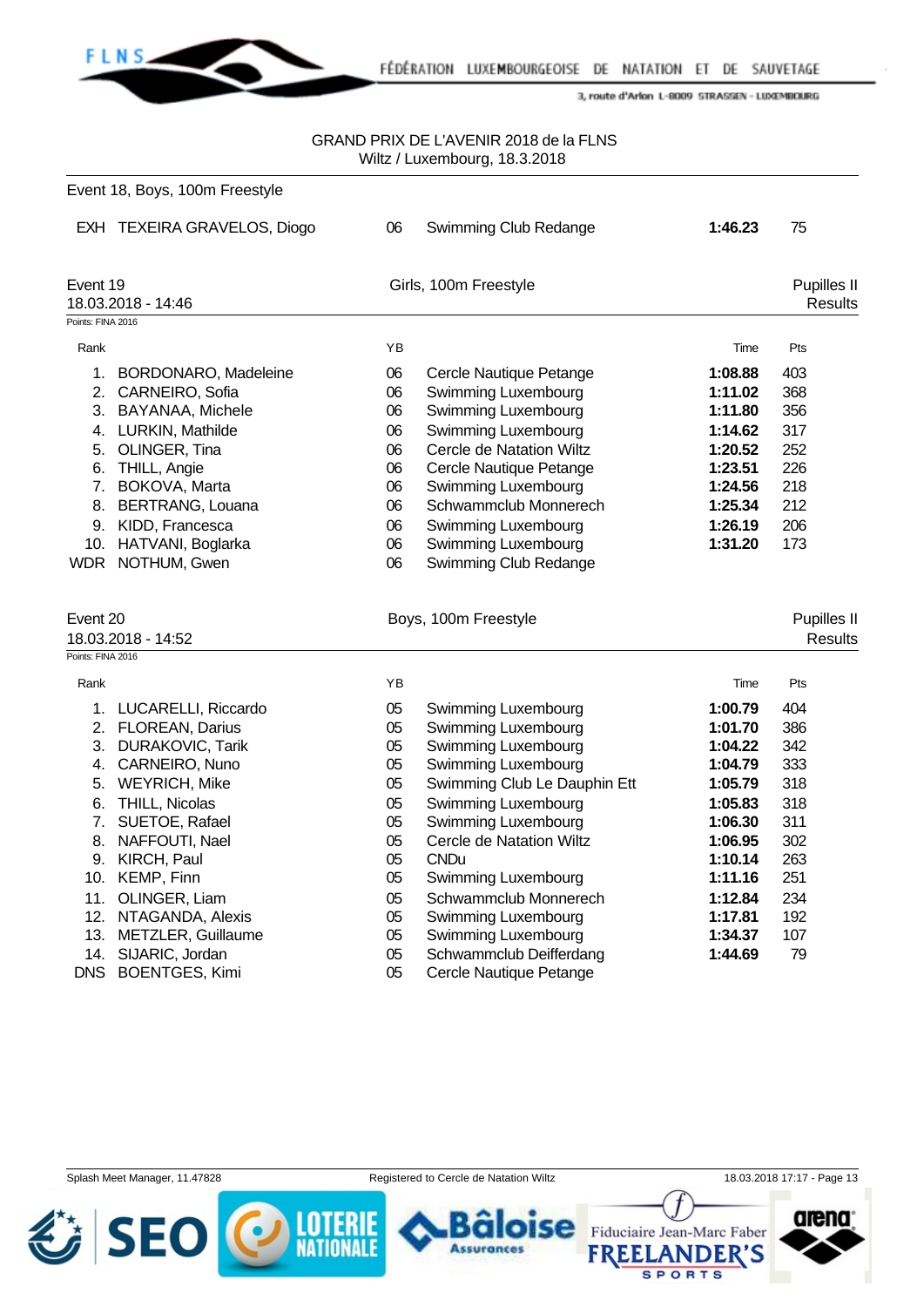

#### GRAND PRIX DE L'AVENIR 2018 de la FLNS Wiltz / Luxembourg, 18.3.2018

| Points: FINA 2016<br>YB<br>Rank<br>Pts<br>Time<br>Poussins II, 10 Jahre<br>08<br>Cercle Nautique Petange<br>228<br>1. ALLAR, Maud<br>1:42.03<br>2. BLESES, Joyce<br>Swimming Club Le Dauphin Ett<br>220<br>08<br>1:43.22<br>3. SCHOLER, Amelie<br>Swimming Luxembourg<br>08<br>1:44.76<br>210<br>4. CALMES, Liz<br>Schwammclub Monnerech<br>198<br>08<br>1:46.94<br>5. DONDELINGER, Elisa<br>Swimming Luxembourg<br>186<br>08<br>1:49.13<br>Swimming Luxembourg<br>1:52.34<br>171<br>6. NEMETI, Borbala<br>08<br>Swimming Luxembourg<br>7. OLIVERO, Francesca<br>08<br>1:53.05<br>167<br>Swimming Club Le Dauphin Ett<br>8. ALBERS, Emely<br>08<br>1:57.71<br>148<br>9. WAGNER, Caroline<br><b>CNDu</b><br>144<br>08<br>1:58.88<br>10. BOUWMEISTER, Yfke<br>Swimming Luxembourg<br>08<br>2:00.37<br>139<br>11. AVEZ, Paule Audrey<br>08<br>Cercle Nautique Petange<br>2:02.12<br>133<br>Swimming Luxembourg<br>12. BOUWMEISTER, Annebelle<br>08<br>2:02.16<br>133<br>Schwammclub Monnerech<br>13. PEIFFER, Noemie<br>08<br>126<br>2:04.14<br>14. HRIC, Nina<br>Swimming Luxembourg<br>08<br>2:14.37<br>99<br>15. TEIXEIRA, Alicia<br>Schwammclub Deifferdang<br>08<br>2:20.69<br>87<br>16. FERREIRA ANAU, Margerida<br>08<br>Cercle de Natation Wiltz<br>81<br>2:23.66<br>DSQ MARTUCCI, Sofia<br>08<br>Schwammclub Deifferdang<br>2:09.25<br>B14 - did not touch the wall with both hands simultaneously and separated at the turn / finish (SW 7.6)<br><b>CNDu</b><br>2:49.14<br>DSQ ANTUNES-BOURGEOIS, Gabrielle<br>08<br>B11 - movements of the legs not simultaneous, not on the same horizontal plane or alternating (SW 7.4)<br>DNS PASA, Sofia<br>08<br>Schwammclub Monnerech<br>DNS PIEPOLYTE, Ema<br>08<br>Swimming Luxembourg<br>Poussins I, 9 Jahre<br>1. GRUJIC-MARTINS, Teodora<br>Swimming Luxembourg<br>1:51.71<br>173<br>09<br>2. KROMBACH, Eva<br>Swimming Luxembourg<br>2:00.82<br>137<br>09<br>3. BARANYAI, Kornelia<br>Swimming Luxembourg<br>09<br>2:01.22<br>136<br>4. CONSTANTIN, Sophia<br>Swimming Luxembourg<br>132<br>09<br>2:02.17<br>Schwammclub Monnerech<br>5. MOSTAFA, Nour<br>09<br>2:04.04<br>127<br>PRENTIC, Anela<br>Schwammclub Deifferdang<br>125<br>09<br>2:04.47<br>6.<br>Swimming Club Le Dauphin Ett<br>7. FEINEN, Zohra<br>2:12.13<br>105<br>09<br>PHILIPPART, Enny<br>Schwammclub Monnerech<br>96<br>8.<br>09<br>2:16.08<br><b>CNDu</b><br>THILL, Lilly-Jana<br>09<br>2:20.33<br>87<br>9.<br>OLINGER, Lilli<br>10.<br>Cercle de Natation Wiltz<br>2:21.96<br>84<br>09<br>11.<br>NOTHUM, June<br>09<br>Swimming Club Redange<br>2:30.79<br>70<br>12. SLAVAZZA, Lola<br>09<br>Swimming Club Redange<br>3:15.02<br>32<br>Schwammclub Monnerech<br>DSQ CONTE, Silvia<br>09<br>2:24.36<br>B13 - alternating movements of the feet or downward butterfly kicks (except as allowed by SW 7.1) (SW 7.5)<br>2:34.15<br>DSQ LORENZO ZARAGOZA, Sofia<br>Schwammclub Monnerech<br>09<br>B14 - did not touch the wall with both hands simultaneously and separated at the turn / finish (SW 7.6)<br>DSQ SMITH, Josephine<br>09<br>Swimming Club Redange<br>2:51.05<br>B11 - movements of the legs not simultaneous, not on the same horizontal plane or alternating (SW 7.4)<br>18.03.2018 17:17 - Page 14<br>Splash Meet Manager, 11.47828<br>Registered to Cercle de Natation Wiltz<br>arena<br><b>SEO</b><br>Fiduciaire Jean-Marc Faber | Event 21<br>18.03.2018 - 14:58 | Girls, 100m Breaststroke |  | Results |
|---------------------------------------------------------------------------------------------------------------------------------------------------------------------------------------------------------------------------------------------------------------------------------------------------------------------------------------------------------------------------------------------------------------------------------------------------------------------------------------------------------------------------------------------------------------------------------------------------------------------------------------------------------------------------------------------------------------------------------------------------------------------------------------------------------------------------------------------------------------------------------------------------------------------------------------------------------------------------------------------------------------------------------------------------------------------------------------------------------------------------------------------------------------------------------------------------------------------------------------------------------------------------------------------------------------------------------------------------------------------------------------------------------------------------------------------------------------------------------------------------------------------------------------------------------------------------------------------------------------------------------------------------------------------------------------------------------------------------------------------------------------------------------------------------------------------------------------------------------------------------------------------------------------------------------------------------------------------------------------------------------------------------------------------------------------------------------------------------------------------------------------------------------------------------------------------------------------------------------------------------------------------------------------------------------------------------------------------------------------------------------------------------------------------------------------------------------------------------------------------------------------------------------------------------------------------------------------------------------------------------------------------------------------------------------------------------------------------------------------------------------------------------------------------------------------------------------------------------------------------------------------------------------------------------------------------------------------------------------------------------------------------------------------------------------------------------------------------------------------------------------------------------------------------------------------------------------------------------------------------------------------------------------------------------------------------------------------------------------------------------|--------------------------------|--------------------------|--|---------|
|                                                                                                                                                                                                                                                                                                                                                                                                                                                                                                                                                                                                                                                                                                                                                                                                                                                                                                                                                                                                                                                                                                                                                                                                                                                                                                                                                                                                                                                                                                                                                                                                                                                                                                                                                                                                                                                                                                                                                                                                                                                                                                                                                                                                                                                                                                                                                                                                                                                                                                                                                                                                                                                                                                                                                                                                                                                                                                                                                                                                                                                                                                                                                                                                                                                                                                                                                                           |                                |                          |  |         |
|                                                                                                                                                                                                                                                                                                                                                                                                                                                                                                                                                                                                                                                                                                                                                                                                                                                                                                                                                                                                                                                                                                                                                                                                                                                                                                                                                                                                                                                                                                                                                                                                                                                                                                                                                                                                                                                                                                                                                                                                                                                                                                                                                                                                                                                                                                                                                                                                                                                                                                                                                                                                                                                                                                                                                                                                                                                                                                                                                                                                                                                                                                                                                                                                                                                                                                                                                                           |                                |                          |  |         |
|                                                                                                                                                                                                                                                                                                                                                                                                                                                                                                                                                                                                                                                                                                                                                                                                                                                                                                                                                                                                                                                                                                                                                                                                                                                                                                                                                                                                                                                                                                                                                                                                                                                                                                                                                                                                                                                                                                                                                                                                                                                                                                                                                                                                                                                                                                                                                                                                                                                                                                                                                                                                                                                                                                                                                                                                                                                                                                                                                                                                                                                                                                                                                                                                                                                                                                                                                                           |                                |                          |  |         |
|                                                                                                                                                                                                                                                                                                                                                                                                                                                                                                                                                                                                                                                                                                                                                                                                                                                                                                                                                                                                                                                                                                                                                                                                                                                                                                                                                                                                                                                                                                                                                                                                                                                                                                                                                                                                                                                                                                                                                                                                                                                                                                                                                                                                                                                                                                                                                                                                                                                                                                                                                                                                                                                                                                                                                                                                                                                                                                                                                                                                                                                                                                                                                                                                                                                                                                                                                                           |                                |                          |  |         |
|                                                                                                                                                                                                                                                                                                                                                                                                                                                                                                                                                                                                                                                                                                                                                                                                                                                                                                                                                                                                                                                                                                                                                                                                                                                                                                                                                                                                                                                                                                                                                                                                                                                                                                                                                                                                                                                                                                                                                                                                                                                                                                                                                                                                                                                                                                                                                                                                                                                                                                                                                                                                                                                                                                                                                                                                                                                                                                                                                                                                                                                                                                                                                                                                                                                                                                                                                                           |                                |                          |  |         |
|                                                                                                                                                                                                                                                                                                                                                                                                                                                                                                                                                                                                                                                                                                                                                                                                                                                                                                                                                                                                                                                                                                                                                                                                                                                                                                                                                                                                                                                                                                                                                                                                                                                                                                                                                                                                                                                                                                                                                                                                                                                                                                                                                                                                                                                                                                                                                                                                                                                                                                                                                                                                                                                                                                                                                                                                                                                                                                                                                                                                                                                                                                                                                                                                                                                                                                                                                                           |                                |                          |  |         |
|                                                                                                                                                                                                                                                                                                                                                                                                                                                                                                                                                                                                                                                                                                                                                                                                                                                                                                                                                                                                                                                                                                                                                                                                                                                                                                                                                                                                                                                                                                                                                                                                                                                                                                                                                                                                                                                                                                                                                                                                                                                                                                                                                                                                                                                                                                                                                                                                                                                                                                                                                                                                                                                                                                                                                                                                                                                                                                                                                                                                                                                                                                                                                                                                                                                                                                                                                                           |                                |                          |  |         |
|                                                                                                                                                                                                                                                                                                                                                                                                                                                                                                                                                                                                                                                                                                                                                                                                                                                                                                                                                                                                                                                                                                                                                                                                                                                                                                                                                                                                                                                                                                                                                                                                                                                                                                                                                                                                                                                                                                                                                                                                                                                                                                                                                                                                                                                                                                                                                                                                                                                                                                                                                                                                                                                                                                                                                                                                                                                                                                                                                                                                                                                                                                                                                                                                                                                                                                                                                                           |                                |                          |  |         |
|                                                                                                                                                                                                                                                                                                                                                                                                                                                                                                                                                                                                                                                                                                                                                                                                                                                                                                                                                                                                                                                                                                                                                                                                                                                                                                                                                                                                                                                                                                                                                                                                                                                                                                                                                                                                                                                                                                                                                                                                                                                                                                                                                                                                                                                                                                                                                                                                                                                                                                                                                                                                                                                                                                                                                                                                                                                                                                                                                                                                                                                                                                                                                                                                                                                                                                                                                                           |                                |                          |  |         |
|                                                                                                                                                                                                                                                                                                                                                                                                                                                                                                                                                                                                                                                                                                                                                                                                                                                                                                                                                                                                                                                                                                                                                                                                                                                                                                                                                                                                                                                                                                                                                                                                                                                                                                                                                                                                                                                                                                                                                                                                                                                                                                                                                                                                                                                                                                                                                                                                                                                                                                                                                                                                                                                                                                                                                                                                                                                                                                                                                                                                                                                                                                                                                                                                                                                                                                                                                                           |                                |                          |  |         |
|                                                                                                                                                                                                                                                                                                                                                                                                                                                                                                                                                                                                                                                                                                                                                                                                                                                                                                                                                                                                                                                                                                                                                                                                                                                                                                                                                                                                                                                                                                                                                                                                                                                                                                                                                                                                                                                                                                                                                                                                                                                                                                                                                                                                                                                                                                                                                                                                                                                                                                                                                                                                                                                                                                                                                                                                                                                                                                                                                                                                                                                                                                                                                                                                                                                                                                                                                                           |                                |                          |  |         |
|                                                                                                                                                                                                                                                                                                                                                                                                                                                                                                                                                                                                                                                                                                                                                                                                                                                                                                                                                                                                                                                                                                                                                                                                                                                                                                                                                                                                                                                                                                                                                                                                                                                                                                                                                                                                                                                                                                                                                                                                                                                                                                                                                                                                                                                                                                                                                                                                                                                                                                                                                                                                                                                                                                                                                                                                                                                                                                                                                                                                                                                                                                                                                                                                                                                                                                                                                                           |                                |                          |  |         |
|                                                                                                                                                                                                                                                                                                                                                                                                                                                                                                                                                                                                                                                                                                                                                                                                                                                                                                                                                                                                                                                                                                                                                                                                                                                                                                                                                                                                                                                                                                                                                                                                                                                                                                                                                                                                                                                                                                                                                                                                                                                                                                                                                                                                                                                                                                                                                                                                                                                                                                                                                                                                                                                                                                                                                                                                                                                                                                                                                                                                                                                                                                                                                                                                                                                                                                                                                                           |                                |                          |  |         |
|                                                                                                                                                                                                                                                                                                                                                                                                                                                                                                                                                                                                                                                                                                                                                                                                                                                                                                                                                                                                                                                                                                                                                                                                                                                                                                                                                                                                                                                                                                                                                                                                                                                                                                                                                                                                                                                                                                                                                                                                                                                                                                                                                                                                                                                                                                                                                                                                                                                                                                                                                                                                                                                                                                                                                                                                                                                                                                                                                                                                                                                                                                                                                                                                                                                                                                                                                                           |                                |                          |  |         |
|                                                                                                                                                                                                                                                                                                                                                                                                                                                                                                                                                                                                                                                                                                                                                                                                                                                                                                                                                                                                                                                                                                                                                                                                                                                                                                                                                                                                                                                                                                                                                                                                                                                                                                                                                                                                                                                                                                                                                                                                                                                                                                                                                                                                                                                                                                                                                                                                                                                                                                                                                                                                                                                                                                                                                                                                                                                                                                                                                                                                                                                                                                                                                                                                                                                                                                                                                                           |                                |                          |  |         |
|                                                                                                                                                                                                                                                                                                                                                                                                                                                                                                                                                                                                                                                                                                                                                                                                                                                                                                                                                                                                                                                                                                                                                                                                                                                                                                                                                                                                                                                                                                                                                                                                                                                                                                                                                                                                                                                                                                                                                                                                                                                                                                                                                                                                                                                                                                                                                                                                                                                                                                                                                                                                                                                                                                                                                                                                                                                                                                                                                                                                                                                                                                                                                                                                                                                                                                                                                                           |                                |                          |  |         |
|                                                                                                                                                                                                                                                                                                                                                                                                                                                                                                                                                                                                                                                                                                                                                                                                                                                                                                                                                                                                                                                                                                                                                                                                                                                                                                                                                                                                                                                                                                                                                                                                                                                                                                                                                                                                                                                                                                                                                                                                                                                                                                                                                                                                                                                                                                                                                                                                                                                                                                                                                                                                                                                                                                                                                                                                                                                                                                                                                                                                                                                                                                                                                                                                                                                                                                                                                                           |                                |                          |  |         |
|                                                                                                                                                                                                                                                                                                                                                                                                                                                                                                                                                                                                                                                                                                                                                                                                                                                                                                                                                                                                                                                                                                                                                                                                                                                                                                                                                                                                                                                                                                                                                                                                                                                                                                                                                                                                                                                                                                                                                                                                                                                                                                                                                                                                                                                                                                                                                                                                                                                                                                                                                                                                                                                                                                                                                                                                                                                                                                                                                                                                                                                                                                                                                                                                                                                                                                                                                                           |                                |                          |  |         |
|                                                                                                                                                                                                                                                                                                                                                                                                                                                                                                                                                                                                                                                                                                                                                                                                                                                                                                                                                                                                                                                                                                                                                                                                                                                                                                                                                                                                                                                                                                                                                                                                                                                                                                                                                                                                                                                                                                                                                                                                                                                                                                                                                                                                                                                                                                                                                                                                                                                                                                                                                                                                                                                                                                                                                                                                                                                                                                                                                                                                                                                                                                                                                                                                                                                                                                                                                                           |                                |                          |  |         |
|                                                                                                                                                                                                                                                                                                                                                                                                                                                                                                                                                                                                                                                                                                                                                                                                                                                                                                                                                                                                                                                                                                                                                                                                                                                                                                                                                                                                                                                                                                                                                                                                                                                                                                                                                                                                                                                                                                                                                                                                                                                                                                                                                                                                                                                                                                                                                                                                                                                                                                                                                                                                                                                                                                                                                                                                                                                                                                                                                                                                                                                                                                                                                                                                                                                                                                                                                                           |                                |                          |  |         |
|                                                                                                                                                                                                                                                                                                                                                                                                                                                                                                                                                                                                                                                                                                                                                                                                                                                                                                                                                                                                                                                                                                                                                                                                                                                                                                                                                                                                                                                                                                                                                                                                                                                                                                                                                                                                                                                                                                                                                                                                                                                                                                                                                                                                                                                                                                                                                                                                                                                                                                                                                                                                                                                                                                                                                                                                                                                                                                                                                                                                                                                                                                                                                                                                                                                                                                                                                                           |                                |                          |  |         |
|                                                                                                                                                                                                                                                                                                                                                                                                                                                                                                                                                                                                                                                                                                                                                                                                                                                                                                                                                                                                                                                                                                                                                                                                                                                                                                                                                                                                                                                                                                                                                                                                                                                                                                                                                                                                                                                                                                                                                                                                                                                                                                                                                                                                                                                                                                                                                                                                                                                                                                                                                                                                                                                                                                                                                                                                                                                                                                                                                                                                                                                                                                                                                                                                                                                                                                                                                                           |                                |                          |  |         |
|                                                                                                                                                                                                                                                                                                                                                                                                                                                                                                                                                                                                                                                                                                                                                                                                                                                                                                                                                                                                                                                                                                                                                                                                                                                                                                                                                                                                                                                                                                                                                                                                                                                                                                                                                                                                                                                                                                                                                                                                                                                                                                                                                                                                                                                                                                                                                                                                                                                                                                                                                                                                                                                                                                                                                                                                                                                                                                                                                                                                                                                                                                                                                                                                                                                                                                                                                                           |                                |                          |  |         |
|                                                                                                                                                                                                                                                                                                                                                                                                                                                                                                                                                                                                                                                                                                                                                                                                                                                                                                                                                                                                                                                                                                                                                                                                                                                                                                                                                                                                                                                                                                                                                                                                                                                                                                                                                                                                                                                                                                                                                                                                                                                                                                                                                                                                                                                                                                                                                                                                                                                                                                                                                                                                                                                                                                                                                                                                                                                                                                                                                                                                                                                                                                                                                                                                                                                                                                                                                                           |                                |                          |  |         |
|                                                                                                                                                                                                                                                                                                                                                                                                                                                                                                                                                                                                                                                                                                                                                                                                                                                                                                                                                                                                                                                                                                                                                                                                                                                                                                                                                                                                                                                                                                                                                                                                                                                                                                                                                                                                                                                                                                                                                                                                                                                                                                                                                                                                                                                                                                                                                                                                                                                                                                                                                                                                                                                                                                                                                                                                                                                                                                                                                                                                                                                                                                                                                                                                                                                                                                                                                                           |                                |                          |  |         |
|                                                                                                                                                                                                                                                                                                                                                                                                                                                                                                                                                                                                                                                                                                                                                                                                                                                                                                                                                                                                                                                                                                                                                                                                                                                                                                                                                                                                                                                                                                                                                                                                                                                                                                                                                                                                                                                                                                                                                                                                                                                                                                                                                                                                                                                                                                                                                                                                                                                                                                                                                                                                                                                                                                                                                                                                                                                                                                                                                                                                                                                                                                                                                                                                                                                                                                                                                                           |                                |                          |  |         |
|                                                                                                                                                                                                                                                                                                                                                                                                                                                                                                                                                                                                                                                                                                                                                                                                                                                                                                                                                                                                                                                                                                                                                                                                                                                                                                                                                                                                                                                                                                                                                                                                                                                                                                                                                                                                                                                                                                                                                                                                                                                                                                                                                                                                                                                                                                                                                                                                                                                                                                                                                                                                                                                                                                                                                                                                                                                                                                                                                                                                                                                                                                                                                                                                                                                                                                                                                                           |                                |                          |  |         |
|                                                                                                                                                                                                                                                                                                                                                                                                                                                                                                                                                                                                                                                                                                                                                                                                                                                                                                                                                                                                                                                                                                                                                                                                                                                                                                                                                                                                                                                                                                                                                                                                                                                                                                                                                                                                                                                                                                                                                                                                                                                                                                                                                                                                                                                                                                                                                                                                                                                                                                                                                                                                                                                                                                                                                                                                                                                                                                                                                                                                                                                                                                                                                                                                                                                                                                                                                                           |                                |                          |  |         |
|                                                                                                                                                                                                                                                                                                                                                                                                                                                                                                                                                                                                                                                                                                                                                                                                                                                                                                                                                                                                                                                                                                                                                                                                                                                                                                                                                                                                                                                                                                                                                                                                                                                                                                                                                                                                                                                                                                                                                                                                                                                                                                                                                                                                                                                                                                                                                                                                                                                                                                                                                                                                                                                                                                                                                                                                                                                                                                                                                                                                                                                                                                                                                                                                                                                                                                                                                                           |                                |                          |  |         |
|                                                                                                                                                                                                                                                                                                                                                                                                                                                                                                                                                                                                                                                                                                                                                                                                                                                                                                                                                                                                                                                                                                                                                                                                                                                                                                                                                                                                                                                                                                                                                                                                                                                                                                                                                                                                                                                                                                                                                                                                                                                                                                                                                                                                                                                                                                                                                                                                                                                                                                                                                                                                                                                                                                                                                                                                                                                                                                                                                                                                                                                                                                                                                                                                                                                                                                                                                                           |                                |                          |  |         |
|                                                                                                                                                                                                                                                                                                                                                                                                                                                                                                                                                                                                                                                                                                                                                                                                                                                                                                                                                                                                                                                                                                                                                                                                                                                                                                                                                                                                                                                                                                                                                                                                                                                                                                                                                                                                                                                                                                                                                                                                                                                                                                                                                                                                                                                                                                                                                                                                                                                                                                                                                                                                                                                                                                                                                                                                                                                                                                                                                                                                                                                                                                                                                                                                                                                                                                                                                                           |                                |                          |  |         |
|                                                                                                                                                                                                                                                                                                                                                                                                                                                                                                                                                                                                                                                                                                                                                                                                                                                                                                                                                                                                                                                                                                                                                                                                                                                                                                                                                                                                                                                                                                                                                                                                                                                                                                                                                                                                                                                                                                                                                                                                                                                                                                                                                                                                                                                                                                                                                                                                                                                                                                                                                                                                                                                                                                                                                                                                                                                                                                                                                                                                                                                                                                                                                                                                                                                                                                                                                                           |                                |                          |  |         |
|                                                                                                                                                                                                                                                                                                                                                                                                                                                                                                                                                                                                                                                                                                                                                                                                                                                                                                                                                                                                                                                                                                                                                                                                                                                                                                                                                                                                                                                                                                                                                                                                                                                                                                                                                                                                                                                                                                                                                                                                                                                                                                                                                                                                                                                                                                                                                                                                                                                                                                                                                                                                                                                                                                                                                                                                                                                                                                                                                                                                                                                                                                                                                                                                                                                                                                                                                                           |                                |                          |  |         |
|                                                                                                                                                                                                                                                                                                                                                                                                                                                                                                                                                                                                                                                                                                                                                                                                                                                                                                                                                                                                                                                                                                                                                                                                                                                                                                                                                                                                                                                                                                                                                                                                                                                                                                                                                                                                                                                                                                                                                                                                                                                                                                                                                                                                                                                                                                                                                                                                                                                                                                                                                                                                                                                                                                                                                                                                                                                                                                                                                                                                                                                                                                                                                                                                                                                                                                                                                                           |                                |                          |  |         |
|                                                                                                                                                                                                                                                                                                                                                                                                                                                                                                                                                                                                                                                                                                                                                                                                                                                                                                                                                                                                                                                                                                                                                                                                                                                                                                                                                                                                                                                                                                                                                                                                                                                                                                                                                                                                                                                                                                                                                                                                                                                                                                                                                                                                                                                                                                                                                                                                                                                                                                                                                                                                                                                                                                                                                                                                                                                                                                                                                                                                                                                                                                                                                                                                                                                                                                                                                                           |                                |                          |  |         |
|                                                                                                                                                                                                                                                                                                                                                                                                                                                                                                                                                                                                                                                                                                                                                                                                                                                                                                                                                                                                                                                                                                                                                                                                                                                                                                                                                                                                                                                                                                                                                                                                                                                                                                                                                                                                                                                                                                                                                                                                                                                                                                                                                                                                                                                                                                                                                                                                                                                                                                                                                                                                                                                                                                                                                                                                                                                                                                                                                                                                                                                                                                                                                                                                                                                                                                                                                                           |                                |                          |  |         |
|                                                                                                                                                                                                                                                                                                                                                                                                                                                                                                                                                                                                                                                                                                                                                                                                                                                                                                                                                                                                                                                                                                                                                                                                                                                                                                                                                                                                                                                                                                                                                                                                                                                                                                                                                                                                                                                                                                                                                                                                                                                                                                                                                                                                                                                                                                                                                                                                                                                                                                                                                                                                                                                                                                                                                                                                                                                                                                                                                                                                                                                                                                                                                                                                                                                                                                                                                                           |                                |                          |  |         |
|                                                                                                                                                                                                                                                                                                                                                                                                                                                                                                                                                                                                                                                                                                                                                                                                                                                                                                                                                                                                                                                                                                                                                                                                                                                                                                                                                                                                                                                                                                                                                                                                                                                                                                                                                                                                                                                                                                                                                                                                                                                                                                                                                                                                                                                                                                                                                                                                                                                                                                                                                                                                                                                                                                                                                                                                                                                                                                                                                                                                                                                                                                                                                                                                                                                                                                                                                                           |                                |                          |  |         |
|                                                                                                                                                                                                                                                                                                                                                                                                                                                                                                                                                                                                                                                                                                                                                                                                                                                                                                                                                                                                                                                                                                                                                                                                                                                                                                                                                                                                                                                                                                                                                                                                                                                                                                                                                                                                                                                                                                                                                                                                                                                                                                                                                                                                                                                                                                                                                                                                                                                                                                                                                                                                                                                                                                                                                                                                                                                                                                                                                                                                                                                                                                                                                                                                                                                                                                                                                                           |                                |                          |  |         |
|                                                                                                                                                                                                                                                                                                                                                                                                                                                                                                                                                                                                                                                                                                                                                                                                                                                                                                                                                                                                                                                                                                                                                                                                                                                                                                                                                                                                                                                                                                                                                                                                                                                                                                                                                                                                                                                                                                                                                                                                                                                                                                                                                                                                                                                                                                                                                                                                                                                                                                                                                                                                                                                                                                                                                                                                                                                                                                                                                                                                                                                                                                                                                                                                                                                                                                                                                                           |                                |                          |  |         |
|                                                                                                                                                                                                                                                                                                                                                                                                                                                                                                                                                                                                                                                                                                                                                                                                                                                                                                                                                                                                                                                                                                                                                                                                                                                                                                                                                                                                                                                                                                                                                                                                                                                                                                                                                                                                                                                                                                                                                                                                                                                                                                                                                                                                                                                                                                                                                                                                                                                                                                                                                                                                                                                                                                                                                                                                                                                                                                                                                                                                                                                                                                                                                                                                                                                                                                                                                                           |                                |                          |  |         |
|                                                                                                                                                                                                                                                                                                                                                                                                                                                                                                                                                                                                                                                                                                                                                                                                                                                                                                                                                                                                                                                                                                                                                                                                                                                                                                                                                                                                                                                                                                                                                                                                                                                                                                                                                                                                                                                                                                                                                                                                                                                                                                                                                                                                                                                                                                                                                                                                                                                                                                                                                                                                                                                                                                                                                                                                                                                                                                                                                                                                                                                                                                                                                                                                                                                                                                                                                                           |                                |                          |  |         |
|                                                                                                                                                                                                                                                                                                                                                                                                                                                                                                                                                                                                                                                                                                                                                                                                                                                                                                                                                                                                                                                                                                                                                                                                                                                                                                                                                                                                                                                                                                                                                                                                                                                                                                                                                                                                                                                                                                                                                                                                                                                                                                                                                                                                                                                                                                                                                                                                                                                                                                                                                                                                                                                                                                                                                                                                                                                                                                                                                                                                                                                                                                                                                                                                                                                                                                                                                                           |                                |                          |  |         |
|                                                                                                                                                                                                                                                                                                                                                                                                                                                                                                                                                                                                                                                                                                                                                                                                                                                                                                                                                                                                                                                                                                                                                                                                                                                                                                                                                                                                                                                                                                                                                                                                                                                                                                                                                                                                                                                                                                                                                                                                                                                                                                                                                                                                                                                                                                                                                                                                                                                                                                                                                                                                                                                                                                                                                                                                                                                                                                                                                                                                                                                                                                                                                                                                                                                                                                                                                                           |                                |                          |  |         |

**FREELANDER'S SPORTS**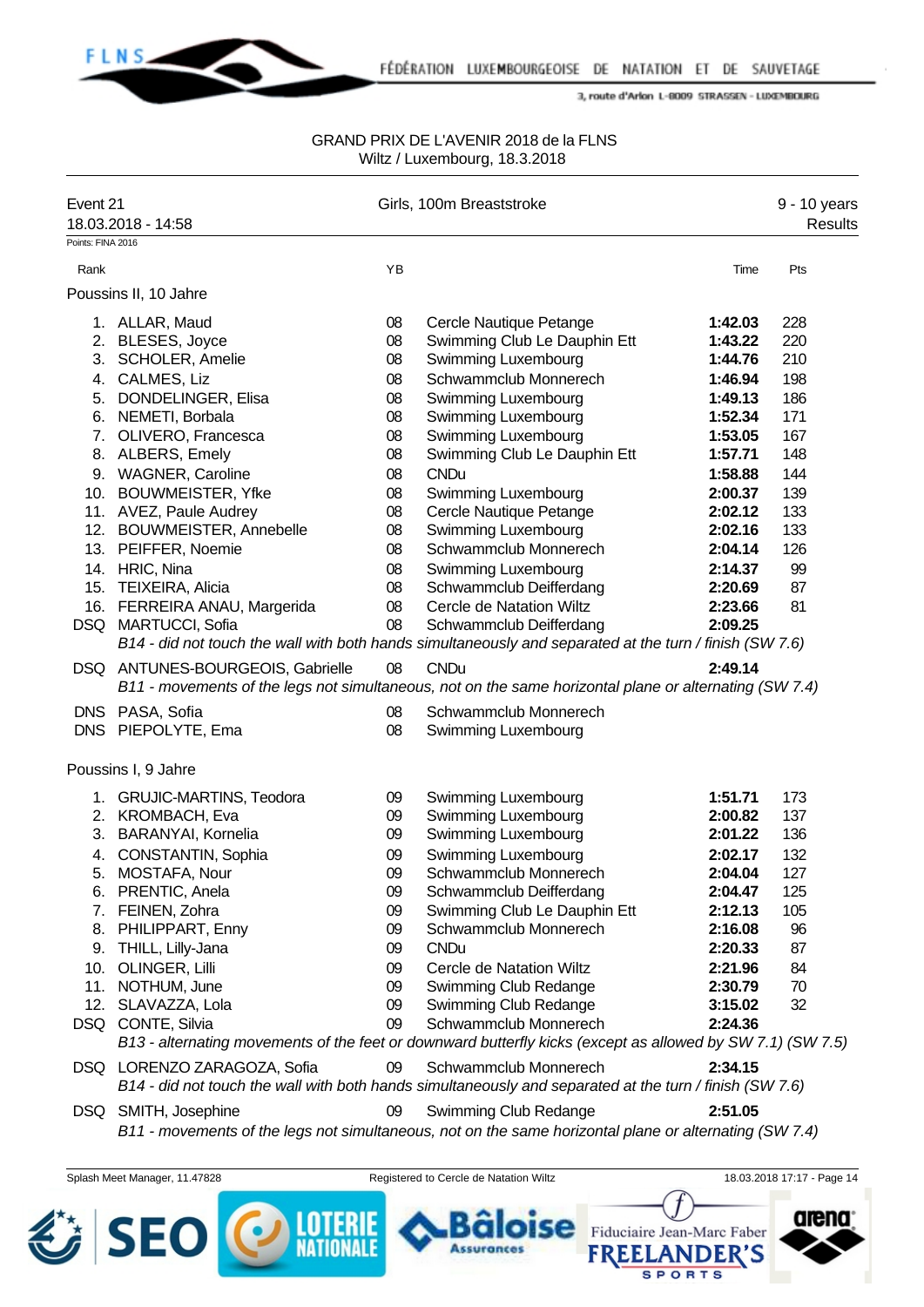

#### GRAND PRIX DE L'AVENIR 2018 de la FLNS Wiltz / Luxembourg, 18.3.2018

|                   | Event 21, Girls, 100m Breaststroke, Poussins I, 9 Jahre |    |                                                                                                                                   |         |                                 |
|-------------------|---------------------------------------------------------|----|-----------------------------------------------------------------------------------------------------------------------------------|---------|---------------------------------|
| Rank              |                                                         | YB |                                                                                                                                   | Time    | Pts                             |
|                   | DNS JIMENEZ, Marta                                      | 09 | Swimming Luxembourg                                                                                                               |         |                                 |
| Event 22          | 18.03.2018 - 15:22                                      |    | Boys, 100m Breaststroke                                                                                                           |         | 10 - 11 years<br><b>Results</b> |
| Points: FINA 2016 |                                                         |    |                                                                                                                                   |         |                                 |
| Rank              |                                                         | YB |                                                                                                                                   | Time    | Pts                             |
|                   | Poussins II, 11 Jahre                                   |    |                                                                                                                                   |         |                                 |
|                   | 1. CHAUSSARD, Albert                                    | 07 | <b>CNDu</b>                                                                                                                       | 1:33.71 | 208                             |
|                   | 2. PUETZ, Jonah                                         | 07 | Swimming Club Le Dauphin Ett                                                                                                      | 1:43.02 | 157                             |
|                   | 3. LEY, Jamie                                           | 07 | Swimming Club Le Dauphin Ett                                                                                                      | 1:43.33 | 155                             |
|                   | 4. FEDOSSEEV, Anton                                     | 07 | Swimming Luxembourg                                                                                                               | 1:44.64 | 150                             |
|                   | 5. DUSEMON, Paul                                        | 07 | Swimming Luxembourg                                                                                                               | 1:45.53 | 146                             |
|                   | 6. BECIROVIC, Benjamin                                  | 07 | Swimming Club Redange                                                                                                             | 1:51.50 | 124                             |
|                   | 7. LEONARD, Lou                                         | 07 | Swimming Luxembourg                                                                                                               | 1:53.58 | 117                             |
| 8.                | <b>ESCHETTE, Louis</b>                                  | 07 | Cercle de Natation Wiltz                                                                                                          | 1:55.79 | 110                             |
|                   | 9. SZYBOWSKI, Jakub                                     | 07 | Cercle Nautique Petange                                                                                                           | 1:57.24 | 106                             |
|                   | 10. WIRTH, Neckel                                       | 07 | Cercle de Natation Wiltz                                                                                                          | 1:57.44 | 106                             |
|                   | 11. WEYLAND, Philippe                                   | 07 | Swimming Luxembourg                                                                                                               | 2:00.57 | 98                              |
| 12.               | RIES JITCOV, Evghenii                                   | 07 | Cercle Nautique Petange                                                                                                           | 2:06.22 | 85                              |
|                   | 13. SCHARF, Herman                                      | 07 | Swimming Luxembourg                                                                                                               | 2:14.72 | 70                              |
|                   | 14. LUDOVICY, Steve                                     | 07 | Swimming Club Le Dauphin Ett                                                                                                      | 2:24.28 | 57                              |
|                   | DSQ THILL, Louis                                        | 07 | Swimming Luxembourg                                                                                                               | 2:03.78 |                                 |
|                   |                                                         |    | B14 - did not touch the wall with both hands simultaneously and separated at the turn / finish (SW 7.6)                           |         |                                 |
|                   | DSQ PEREIRA BRIGA, Gabriel Francisco                    | 07 | Schwammclub Deifferdang<br>B11 - movements of the legs not simultaneous, not on the same horizontal plane or alternating (SW 7.4) | 3:01.19 |                                 |
|                   | DNS FELTZ, Nicolas                                      | 07 | Swimming Luxembourg                                                                                                               |         |                                 |
|                   | DNS GONZALEZ PEREZ, Rodrigo                             | 07 | Swimming Luxembourg                                                                                                               |         |                                 |
|                   | DNS PASSER, Daniel                                      | 07 | Swimming Luxembourg                                                                                                               |         |                                 |
|                   | Poussins I, 10 Jahre                                    |    |                                                                                                                                   |         |                                 |
| 1.                | SAMMARCO, Andrea                                        | 08 | Swimming Luxembourg                                                                                                               | 1:51.49 | 124                             |
|                   | 2. KRIES, Leo                                           | 08 | Swimming Luxembourg                                                                                                               | 1:53.26 | 118                             |
| 3.                | <b>BOURG, Nicolas</b>                                   | 08 | Swimming Luxembourg                                                                                                               | 1:53.61 | 117                             |
|                   | 4. VIGUIER, Evan                                        | 08 | Swimming Luxembourg                                                                                                               | 1:54.28 | 115                             |
| 5.                | METZLER, Charles                                        | 08 | Swimming Luxembourg                                                                                                               | 1:57.70 | 105                             |
| 6.                | ANISKO, Leonard                                         | 08 | Cercle Nautique Petange                                                                                                           | 2:01.53 | 95                              |
| 7.                | ORTIZ BOGDANOV, Pablo                                   | 08 | Swimming Luxembourg                                                                                                               | 2:01.69 | 95                              |
| 8.                | MOOG, Jules                                             | 08 | Swimming Luxembourg                                                                                                               | 2:01.70 | 95                              |
| 9.                | <b>GREIVELDINGER, Leo</b>                               | 08 | Swimming Luxembourg                                                                                                               | 2:03.96 | 90                              |
|                   | 10. FLOENER, Gilles                                     | 08 | <b>CNDu</b>                                                                                                                       | 2:04.40 | 89                              |
| 11.               | GEORGIEV, Theodor                                       | 08 | Swimming Luxembourg                                                                                                               | 2:15.00 | 69                              |
| 12.               | SCHAEFFER, Dean                                         | 08 | Cercle de Natation Wiltz                                                                                                          | 2:16.93 | 66                              |
|                   | 13. KIRT, Paul                                          | 08 | Swimming Luxembourg                                                                                                               | 2:24.00 | 57                              |
|                   | 14. KIRT, Guillaume                                     | 08 | Swimming Luxembourg                                                                                                               | 2:25.26 | 56                              |
|                   |                                                         |    |                                                                                                                                   |         |                                 |

Splash Meet Manager, 11.47828 Registered to Cercle de Natation Wiltz 18.03.2018 17:17 - Page 15 SE se Fiduciaire Jean-Marc Faber

**Assurances** 



**FREELANDER'S SPORTS** 

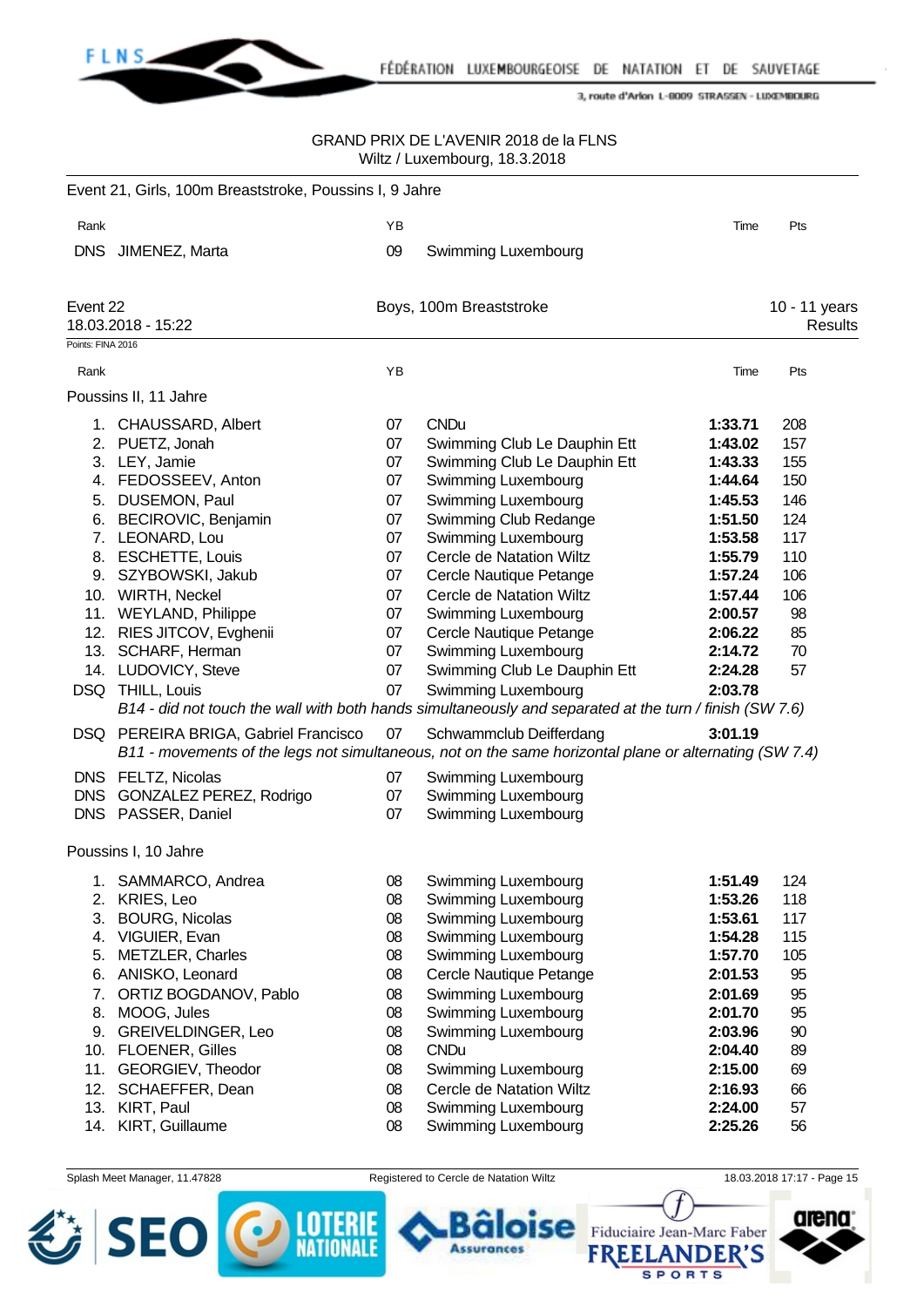

FÉDÉRATION LUXEMBOURGEOISE DE NATATION ET DE SAUVETAGE

3, route d'Arlon L-8009 STRASSEN - LUXEMBOURG

#### GRAND PRIX DE L'AVENIR 2018 de la FLNS Wiltz / Luxembourg, 18.3.2018

| Event 22, Boys, 100m Breaststroke, Poussins I, 10 Jahre |                           |    |                                                                                                                                            |         |            |  |  |  |
|---------------------------------------------------------|---------------------------|----|--------------------------------------------------------------------------------------------------------------------------------------------|---------|------------|--|--|--|
| Rank                                                    |                           | ΥB |                                                                                                                                            | Time    | <b>Pts</b> |  |  |  |
| DSQ.                                                    | VISSER, Mats              | 08 | Swimming Club Le Dauphin Ett<br>B13 - alternating movements of the feet or downward butterfly kicks (except as allowed by SW 7.1) (SW 7.5) | 1:59.71 |            |  |  |  |
|                                                         | DSQ KROMBACH, Alex        | 08 | Swimming Luxembourg<br>B11 - movements of the legs not simultaneous, not on the same horizontal plane or alternating (SW 7.4)              | 2:06.59 |            |  |  |  |
|                                                         | DSQ MARTINS ENES, Goncalo | 08 | Schwammclub Deifferdang<br>B14 - did not touch the wall with both hands simultaneously and separated at the turn / finish (SW 7.6)         | 3:00.24 |            |  |  |  |
|                                                         | DNS GALLE, Lars           | 08 | Swimming Luxembourg                                                                                                                        |         |            |  |  |  |

| Event 23          |                        |    | Girls, 100m Medley           |         |                |
|-------------------|------------------------|----|------------------------------|---------|----------------|
|                   | 18.03.2018 - 15:44     |    |                              |         | <b>Results</b> |
| Points: FINA 2016 |                        |    |                              |         |                |
| Rank              |                        | YB |                              | Time    | Pts            |
| 1.                | HAN, Mengjia           | 07 | Swimming Luxembourg          | 1:19.34 | 364            |
| 2.                | <b>KROMBACH, Linda</b> | 07 | Swimming Luxembourg          | 1:25.49 | 291            |
| 3.                | PETESCH, Lea           | 07 | Schwammclub Monnerech        | 1:29.02 | 257            |
| 4.                | KOENIG, Aurelie        | 07 | Swimming Club Redange        | 1:32.15 | 232            |
| 5.                | FABIANI, Eden          | 07 | Schwammclub Monnerech        | 1:32.90 | 226            |
| 6.                | <b>ELCHEROTH, Niki</b> | 07 | Swimming Club Redange        | 1:35.60 | 208            |
| 7.                | NTAGANDA, Sophie       | 07 | Swimming Luxembourg          | 1:35.75 | 207            |
| 8.                | CONTER, Anja           | 07 | Swimming Club Redange        | 1:36.14 | 204            |
| 9.                | JOMINET, Sam           | 07 | Swimming Luxembourg          | 1:40.76 | 177            |
| 10.               | REDING, Sevda          | 07 | <b>CNDu</b>                  | 1:42.03 | 171            |
| 11.               | THINNES, Lena          | 07 | Schwammclub Monnerech        | 1:45.73 | 153            |
| 12.               | CICCONE, Adele         | 07 | Swimming Club Le Dauphin Ett | 1:54.02 | 122            |
| 13.               | SELMANOVIC, Amina      | 07 | Schwammclub Deifferdang      | 1:55.58 | 117            |
| 14.               | HANNEN, Jana           | 07 | Cercle de Natation Wiltz     | 1:56.04 | 116            |
| 15.               | BOGDANOVIC, Natalija   | 07 | <b>CNDu</b>                  | 2:07.08 | 88             |
| 16.               | FUCCI, Margherita      | 07 | Schwammclub Monnerech        | 2:09.34 | 84             |
| <b>WDR</b>        | LINDMARK MELO, Maia    | 07 | <b>CNDu</b>                  |         |                |
| <b>WDR</b>        | CONTE, Camilla         | 07 | Schwammclub Monnerech        |         |                |
| <b>WDR</b>        | MOUSEL, Sarah          | 07 | Swimming Luxembourg          |         |                |
| Event 24          |                        |    | Boys, 100m Medley            |         | Pupilles I     |
|                   | 18.03.2018 - 15:54     |    |                              |         | <b>Results</b> |
| Points: FINA 2016 |                        |    |                              |         |                |
| Rank              |                        | YB |                              | Time    | Pts            |

| . |                      |    |                              | .       |     |  |
|---|----------------------|----|------------------------------|---------|-----|--|
|   | 1. RIKKERT, Thijmen  | 06 | Swimming Luxembourg          | 1:21.33 | 241 |  |
|   | 2. PEUSCH, Kevin     | 06 | Swimming Luxembourg          | 1:23.03 | 227 |  |
|   | 3. WESTER, Ben       | 06 | <b>CNDu</b>                  | 1:25.54 | 207 |  |
|   | 4. JAAS, Joe         | 06 | Swimming Club Le Dauphin Ett | 1:26.06 | 203 |  |
|   | 5. MOOG, Mathis      | 06 | Swimming Luxembourg          | 1:26.18 | 203 |  |
|   | 6. HOLLERICH, Tom    | 06 | Swimming Club Le Dauphin Ett | 1:26.64 | 199 |  |
|   | 7. SCHOCKMEL, Julien | 06 | Swimming Club Redange        | 1:28.66 | 186 |  |
|   | 8. JAAS, Tom         | 06 | Swimming Club Le Dauphin Ett | 1:30.37 | 176 |  |
|   |                      |    |                              |         |     |  |



Splash Meet Manager, 11.47828 Registered to Cercle de Natation Wiltz 18.03.2018 17:17 - Page 16

**Assurances** 

se

**SPORTS** 

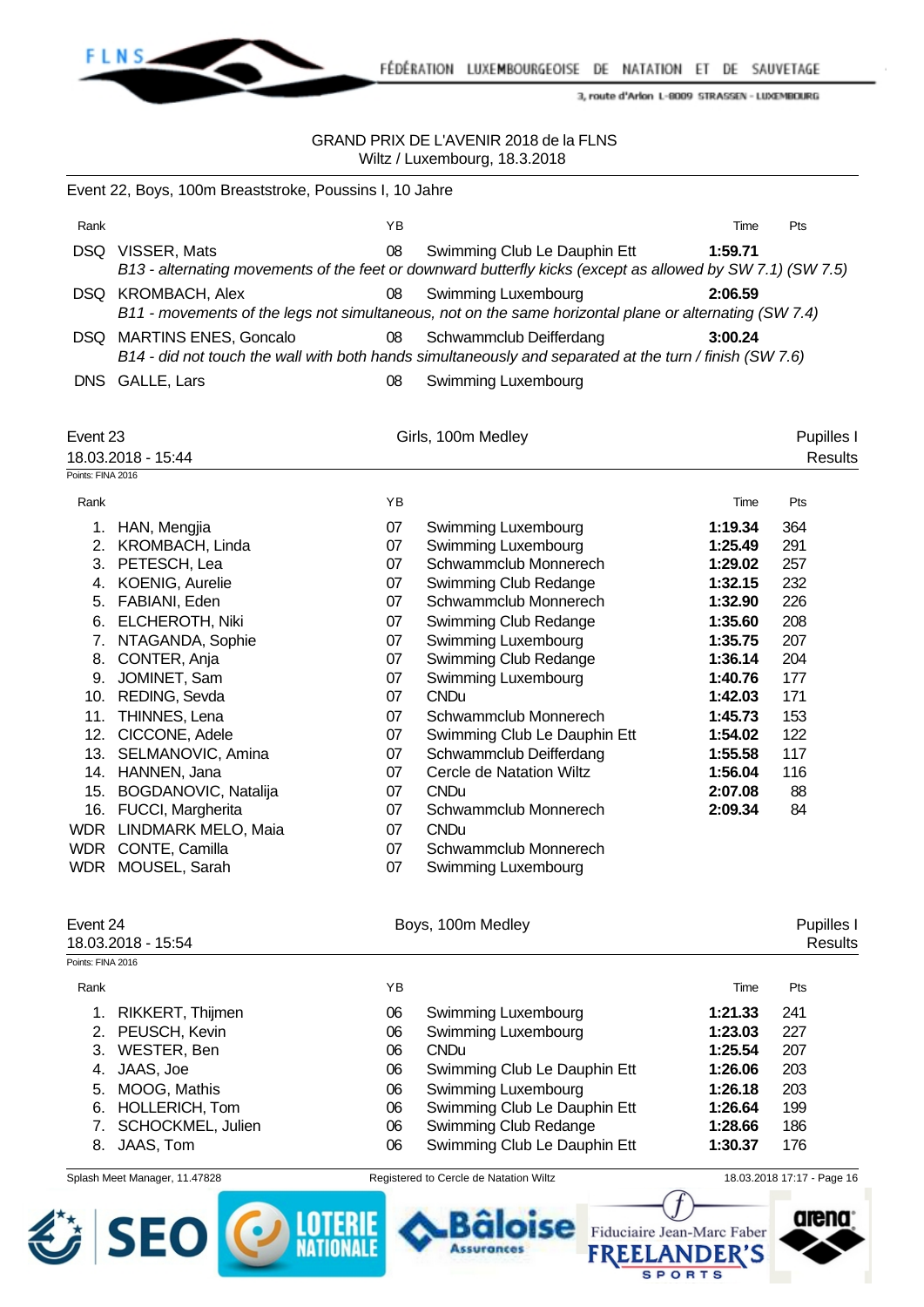

|                   | Event 24, Boys, 100m Medley, Pupilles I                                     |     |                                                                                                          |         |                               |
|-------------------|-----------------------------------------------------------------------------|-----|----------------------------------------------------------------------------------------------------------|---------|-------------------------------|
| Rank              |                                                                             | YB  |                                                                                                          | Time    | Pts                           |
|                   | 9. ALLIN, Rafael                                                            | 06  | Swimming Club Le Dauphin Ett                                                                             | 1:35.92 | 147                           |
|                   | 10. IAMMARINO, Alessio                                                      | 06  | Swimming Club Redange                                                                                    | 2:02.95 | 69                            |
|                   | 11. PEREIRA TEIXEIRA, Rodrigo                                               | 06  | Schwammclub Deifferdang                                                                                  | 2:08.30 | 61                            |
|                   | DNS MILANOVSKI, Stefan                                                      | 06  | Swimming Luxembourg                                                                                      |         |                               |
|                   | WDR CZAPOR, Leon                                                            | 06  | Swimming Club Redange                                                                                    |         |                               |
| Event 25          |                                                                             |     |                                                                                                          |         |                               |
|                   | 18.03.2018 - 16:01                                                          |     | Girls, 100m Medley                                                                                       |         | Pupilles II<br><b>Results</b> |
| Points: FINA 2016 |                                                                             |     |                                                                                                          |         |                               |
|                   |                                                                             |     |                                                                                                          |         |                               |
| Rank              |                                                                             | YB. |                                                                                                          | Time    | Pts                           |
|                   | 1. BORDONARO, Madeleine                                                     | 06  | Cercle Nautique Petange                                                                                  | 1:17.60 | 389                           |
|                   | 2. CARNEIRO, Sofia                                                          | 06  | Swimming Luxembourg                                                                                      | 1:20.02 | 355                           |
|                   | 3. BAYANAA, Michele                                                         | 06  | Swimming Luxembourg                                                                                      | 1:23.42 | 313                           |
|                   | 4. LURKIN, Mathilde                                                         | 06  | Swimming Luxembourg                                                                                      | 1:24.68 | 299                           |
|                   | 5. OLINGER, Tina                                                            | 06  | Cercle de Natation Wiltz                                                                                 | 1:31.28 | 239                           |
|                   | 6. THILL, Angie                                                             | 06  | Cercle Nautique Petange                                                                                  | 1:33.20 | 224                           |
|                   | 7. BERTRANG, Louana                                                         | 06  | Schwammclub Monnerech                                                                                    | 1:37.16 | 198                           |
|                   | 8. BOKOVA, Marta                                                            | 06  | Swimming Luxembourg                                                                                      | 1:38.52 | 190                           |
|                   | DSQ HATVANI, Boglarka                                                       | 06  | Swimming Luxembourg                                                                                      | 1:57.35 |                               |
|                   |                                                                             |     | M2 - section was not finished in accordance with the rule which applies to the stroke concerned (SW 9.3) |         |                               |
|                   | WDR NOTHUM, Gwen                                                            | 06  | Swimming Club Redange                                                                                    |         |                               |
| Event 26          |                                                                             |     | Boys, 100m Medley                                                                                        |         | Pupilles II                   |
|                   | 18.03.2018 - 16:06                                                          |     |                                                                                                          |         | <b>Results</b>                |
| Points: FINA 2016 |                                                                             |     |                                                                                                          |         |                               |
| Rank              |                                                                             | ΥB  |                                                                                                          | Time    | Pts                           |
|                   | 1. LUCARELLI, Riccardo                                                      | 05  | Swimming Luxembourg                                                                                      | 1:07.55 | 421                           |
|                   | 2. CARNEIRO, Nuno                                                           | 05  | Swimming Luxembourg                                                                                      | 1:10.17 | 376                           |
|                   | 3. FLOREAN, Darius                                                          | 05  | Swimming Luxembourg                                                                                      | 1:10.56 | 370                           |
|                   | 4. DURAKOVIC, Tarik                                                         | 05  | Swimming Luxembourg                                                                                      | 1:14.34 | 316                           |
|                   | 5. SUETOE, Rafael                                                           | 05  | Swimming Luxembourg                                                                                      | 1:15.76 | 299                           |
| 6.                | THILL, Nicolas                                                              | 05  | Swimming Luxembourg                                                                                      | 1:16.47 | 290                           |
|                   | 7. WEYRICH, Mike                                                            | 05  | Swimming Club Le Dauphin Ett                                                                             | 1:16.74 | 287                           |
| 8.                | KEMP, Finn                                                                  | 05  | Swimming Luxembourg                                                                                      | 1:19.51 | 258                           |
|                   | 9. NAFFOUTI, Nael                                                           | 05  | <b>Cercle de Natation Wiltz</b>                                                                          | 1:20.22 | 251                           |
| 10.               | OLINGER, Liam                                                               | 05  | Schwammclub Monnerech                                                                                    | 1:22.23 | 233                           |
| 11.               | <b>BOENTGES, Kimi</b>                                                       | 05  | Cercle Nautique Petange                                                                                  | 1:24.41 | 216                           |
| 12.               | KIRCH, Paul<br>NTAGANDA, Alexis                                             | 05  | <b>CNDu</b>                                                                                              | 1:24.98 | 211                           |
| 13.               |                                                                             | 05  | Swimming Luxembourg                                                                                      | 1:30.34 | 176                           |
|                   |                                                                             |     |                                                                                                          |         |                               |
| 14.               | SIJARIC, Jordan                                                             | 05  | Schwammclub Deifferdang                                                                                  | 1:55.53 | 84                            |
|                   | DSQ METZLER, Guillaume<br>G2 - Starting before the starting signal (SW 4.4) | 05  | Swimming Luxembourg                                                                                      | 1:54.72 |                               |

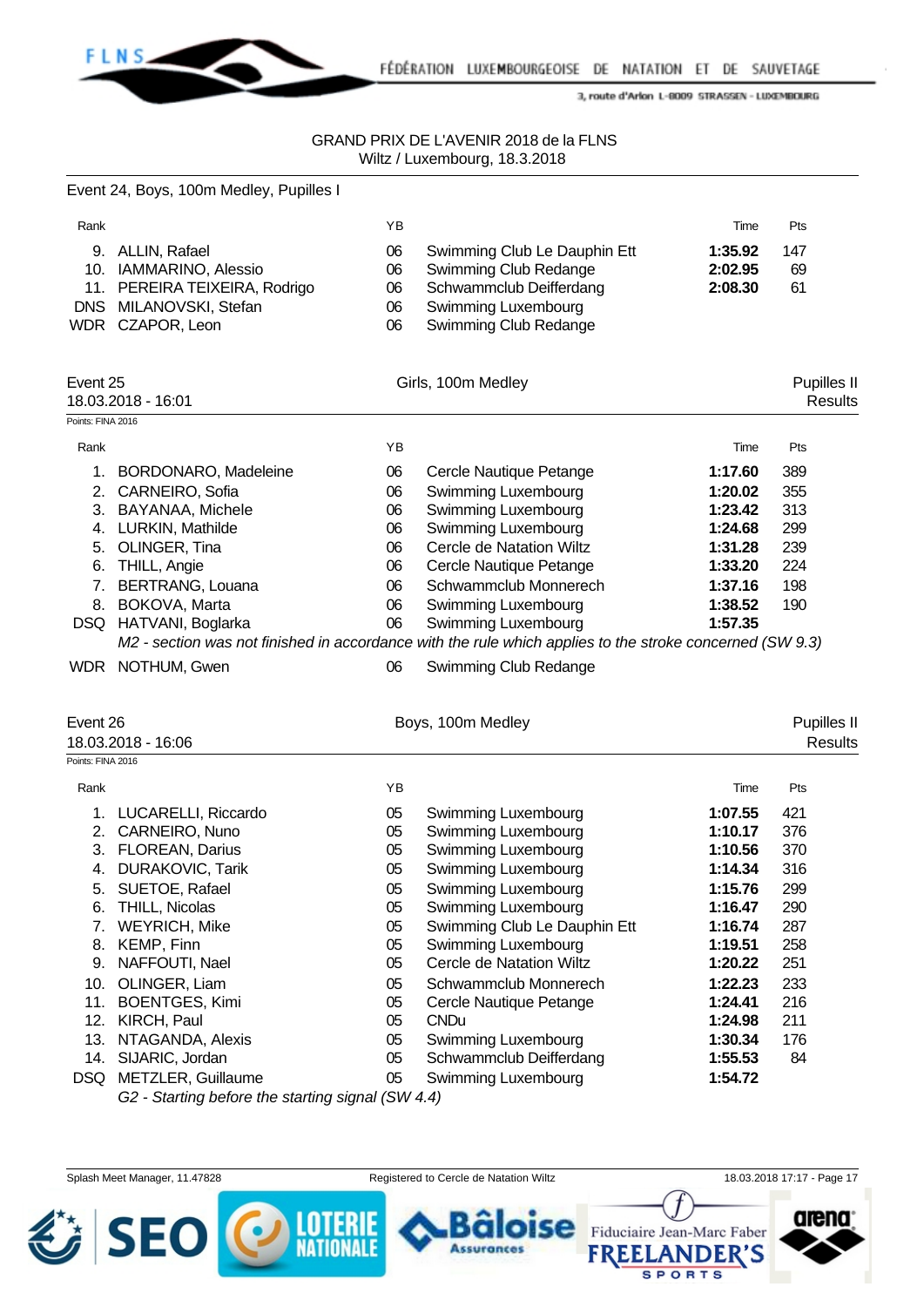

#### GRAND PRIX DE L'AVENIR 2018 de la FLNS Wiltz / Luxembourg, 18.3.2018

| Event 27<br>18.03.2018 - 16:12 |                                                                                                                                                                                                                                                                                                                                                                                             |                                                                                              | Girls, 100m Medley                                                                                                                                                                                                                                                                                                                                                                                |                                                                                                                                                                              | 9 - 10 years<br><b>Results</b>                                                                            |
|--------------------------------|---------------------------------------------------------------------------------------------------------------------------------------------------------------------------------------------------------------------------------------------------------------------------------------------------------------------------------------------------------------------------------------------|----------------------------------------------------------------------------------------------|---------------------------------------------------------------------------------------------------------------------------------------------------------------------------------------------------------------------------------------------------------------------------------------------------------------------------------------------------------------------------------------------------|------------------------------------------------------------------------------------------------------------------------------------------------------------------------------|-----------------------------------------------------------------------------------------------------------|
| Points: FINA 2016              |                                                                                                                                                                                                                                                                                                                                                                                             |                                                                                              |                                                                                                                                                                                                                                                                                                                                                                                                   |                                                                                                                                                                              |                                                                                                           |
| Rank                           |                                                                                                                                                                                                                                                                                                                                                                                             | YB                                                                                           |                                                                                                                                                                                                                                                                                                                                                                                                   | Time                                                                                                                                                                         | Pts                                                                                                       |
|                                | Poussins II, 10 Jahre                                                                                                                                                                                                                                                                                                                                                                       |                                                                                              |                                                                                                                                                                                                                                                                                                                                                                                                   |                                                                                                                                                                              |                                                                                                           |
|                                | 1. BLESES, Joyce<br>2. SCHOLER, Amelie<br>3. HRIC, Nina<br>4. OLIVERO, Francesca<br>5. CALMES, Liz<br>6. ALLAR, Maud<br>7. MARTUCCI, Sofia<br>8. NEMETI, Borbala<br>9. BOUWMEISTER, Annebelle<br>10. WAGNER, Caroline<br>11. BOUWMEISTER, Yfke<br>12. DONDELINGER, Elisa<br>13. PEIFFER, Noemie<br>14. TEIXEIRA, Alicia<br>15. FERREIRA ANAU, Margerida<br>16. ANTUNES-BOURGEOIS, Gabrielle | 08<br>08<br>08<br>08<br>08<br>08<br>08<br>08<br>08<br>08<br>08<br>08<br>08<br>08<br>08<br>08 | Swimming Club Le Dauphin Ett<br>Swimming Luxembourg<br>Swimming Luxembourg<br>Swimming Luxembourg<br>Schwammclub Monnerech<br>Cercle Nautique Petange<br>Schwammclub Deifferdang<br><b>Swimming Luxembourg</b><br>Swimming Luxembourg<br><b>CNDu</b><br>Swimming Luxembourg<br>Swimming Luxembourg<br>Schwammclub Monnerech<br>Schwammclub Deifferdang<br>Cercle de Natation Wiltz<br><b>CNDu</b> | 1:26.72<br>1:29.71<br>1:31.67<br>1:32.85<br>1:34.38<br>1:36.68<br>1:43.36<br>1:44.38<br>1:47.09<br>1:49.81<br>1:51.84<br>1:53.65<br>2:01.09<br>2:02.11<br>2:15.98<br>2:22.32 | 279<br>252<br>236<br>227<br>216<br>201<br>164<br>160<br>148<br>137<br>130<br>123<br>102<br>99<br>72<br>63 |
|                                | DSQ ALBERS, Emely                                                                                                                                                                                                                                                                                                                                                                           | 08                                                                                           | Swimming Club Le Dauphin Ett<br>B1 - more than one single butterfly kick before the first breaststroke kick (SW 7.1)                                                                                                                                                                                                                                                                              | 1:57.20                                                                                                                                                                      |                                                                                                           |
|                                | DNS PASA, Sofia<br>DNS PIEPOLYTE, Ema                                                                                                                                                                                                                                                                                                                                                       | 08<br>08                                                                                     | Schwammclub Monnerech<br>Swimming Luxembourg                                                                                                                                                                                                                                                                                                                                                      |                                                                                                                                                                              |                                                                                                           |
|                                | Poussins I, 9 Jahre<br>1. GRUJIC-MARTINS, Teodora<br>2. MOSTAFA, Nour<br>3. PHILIPPART, Enny<br>4. KROMBACH, Eva<br>5. CONSTANTIN, Sophia<br>6. PRENTIC, Anela<br>7. BARANYAI, Kornelia<br>8. OLINGER, Lilli<br>9. THILL, Lilly-Jana<br>DNS CONTE, Silvia<br>DNS LORENZO ZARAGOZA, Sofia<br>DNS JIMENEZ, Marta                                                                              | 09<br>09<br>09<br>09<br>09<br>09<br>09<br>09<br>09<br>09<br>09<br>09                         | Swimming Luxembourg<br>Schwammclub Monnerech<br>Schwammclub Monnerech<br>Swimming Luxembourg<br>Swimming Luxembourg<br>Schwammclub Deifferdang<br>Swimming Luxembourg<br>Cercle de Natation Wiltz<br><b>CNDu</b><br>Schwammclub Monnerech<br>Schwammclub Monnerech<br>Swimming Luxembourg                                                                                                         | 1:39.39<br>1:47.37<br>1:49.81<br>1:50.28<br>1:52.58<br>1:56.75<br>1:58.47<br>2:08.56<br>2:19.12                                                                              | 185<br>147<br>137<br>135<br>127<br>114<br>109<br>85<br>67                                                 |

Splash Meet Manager, 11.47828 Registered to Cercle de Natation Wiltz 18.03.2018 17:17 - Page 18





**Assurances** 



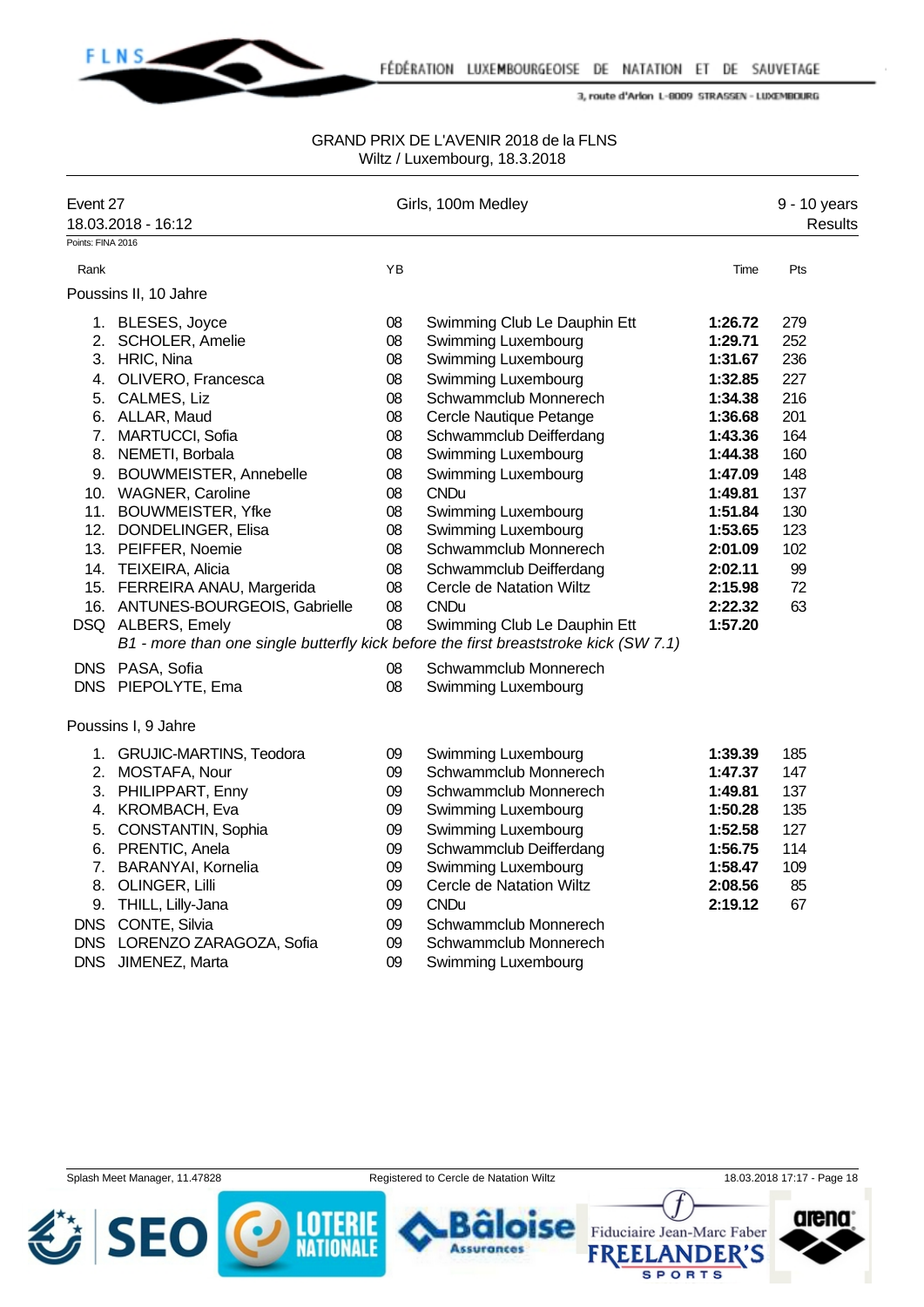

## GRAND PRIX DE L'AVENIR 2018 de la FLNS Wiltz / Luxembourg, 18.3.2018

| Event 28          | 18.03.2018 - 16:31                                                                                                                                                                                            |          | Boys, 100m Medley                                        |                            | 10 - 11 years<br>Results   |
|-------------------|---------------------------------------------------------------------------------------------------------------------------------------------------------------------------------------------------------------|----------|----------------------------------------------------------|----------------------------|----------------------------|
| Points: FINA 2016 |                                                                                                                                                                                                               |          |                                                          |                            |                            |
| Rank              |                                                                                                                                                                                                               | YB       |                                                          | Time                       | Pts                        |
|                   | Poussins II, 11 Jahre                                                                                                                                                                                         |          |                                                          |                            |                            |
|                   | 1. CHAUSSARD, Albert                                                                                                                                                                                          | 07       | <b>CNDu</b>                                              | 1:21.03                    | 244                        |
|                   | 2. LEY, Jamie                                                                                                                                                                                                 | 07       | Swimming Club Le Dauphin Ett                             | 1:29.78                    | 179                        |
|                   | 3. FEDOSSEEV, Anton                                                                                                                                                                                           | 07       | Swimming Luxembourg                                      | 1:31.91                    | 167                        |
|                   | 4. THILL, Louis                                                                                                                                                                                               | 07       | Swimming Luxembourg                                      | 1:32.05                    | 166                        |
|                   | 5. ESCHETTE, Louis                                                                                                                                                                                            | 07       | Cercle de Natation Wiltz                                 | 1:34.89                    | 152                        |
|                   | 6. DUSEMON, Paul                                                                                                                                                                                              | 07       | Swimming Luxembourg                                      | 1:34.97                    | 151                        |
|                   | 7. WIRTH, Neckel                                                                                                                                                                                              | 07       | Cercle de Natation Wiltz                                 | 1:35.53                    | 149                        |
|                   | 8. PUETZ, Jonah                                                                                                                                                                                               | 07       | Swimming Club Le Dauphin Ett                             | 1:43.84                    | 116                        |
|                   | 9. WEYLAND, Philippe                                                                                                                                                                                          | 07       | Swimming Luxembourg                                      | 1:44.65                    | 113                        |
|                   | 10. LEONARD, Lou                                                                                                                                                                                              | 07       | Swimming Luxembourg                                      | 1:47.44                    | 104                        |
|                   | 11. KELSEN, Matti                                                                                                                                                                                             | 07       | <b>CNDu</b>                                              | 2:06.41                    | 64                         |
|                   | 12. DUPONT, Julien                                                                                                                                                                                            | 07       | <b>CNDu</b>                                              | 2:20.19                    | 47                         |
|                   | 13. RIES JITCOV, Evghenii                                                                                                                                                                                     | 07       | Cercle Nautique Petange                                  | 14:23.32                   |                            |
|                   | DSQ BECIROVIC, Benjamin<br>G2 - Starting before the starting signal (SW 4.4)                                                                                                                                  | 07       | Swimming Club Redange                                    | 1:56.38                    |                            |
|                   | DSQ SCHARF, Herman                                                                                                                                                                                            | 07       | Swimming Luxembourg                                      | 2:01.57                    |                            |
|                   | P3 - leg movements not simultaneous, legs or feet alternating (SW 8.3)                                                                                                                                        |          |                                                          |                            |                            |
|                   | DSQ PEREIRA BRIGA, Gabriel Francisco                                                                                                                                                                          | 07       | Schwammclub Deifferdang                                  | 2:44.16                    |                            |
|                   | P2 - did not bring both arms forward simultaneously over water or did not bring both arms backward<br>simultaneously under water through-out the race, according to SW 8.5 (SW 8.2)                           |          |                                                          |                            |                            |
|                   | DNS FELTZ, Nicolas<br>DNS GONZALEZ PEREZ, Rodrigo                                                                                                                                                             | 07<br>07 | <b>Swimming Luxembourg</b><br><b>Swimming Luxembourg</b> |                            |                            |
|                   | DNS PASSER, Daniel                                                                                                                                                                                            | 07       | Swimming Luxembourg                                      |                            |                            |
|                   | Poussins I, 10 Jahre                                                                                                                                                                                          |          |                                                          |                            |                            |
|                   | 1. VIGUIER, Evan                                                                                                                                                                                              | 08       | Swimming Luxembourg                                      | 1:35.75                    | 148                        |
|                   | 2. VISSER, Mats                                                                                                                                                                                               | 08       | Swimming Club Le Dauphin Ett                             | 1:36.07                    | 146                        |
|                   | 3. KRIES, Leo                                                                                                                                                                                                 | 08       | Swimming Luxembourg                                      | 1:41.79                    | 123                        |
|                   | MOOG, Jules                                                                                                                                                                                                   | 08       | Swimming Luxembourg                                      | 1:45.55                    | 110                        |
| 5.                | <b>BOURG, Nicolas</b>                                                                                                                                                                                         | 08       | Swimming Luxembourg                                      | 1:48.70                    | 101                        |
| 6.                | SAMMARCO, Andrea                                                                                                                                                                                              | 08       | Swimming Luxembourg                                      | 1:48.89                    | 100                        |
|                   | 7. METZLER, Charles                                                                                                                                                                                           | 08       | Swimming Luxembourg                                      | 1:54.43                    | 86                         |
| 8.                | SCHAEFFER, Dean                                                                                                                                                                                               | 08       | Cercle de Natation Wiltz                                 | 1:57.86                    | 79                         |
| 9.                | <b>FLOENER, Gilles</b>                                                                                                                                                                                        | 08       | <b>CNDu</b>                                              | 2:02.04                    | 71                         |
|                   | DSQ KROMBACH, Alex                                                                                                                                                                                            | 08       | Swimming Luxembourg                                      | 1:55.45                    |                            |
|                   | B11 - movements of the legs not simultaneous, not on the same horizontal plane or alternating (SW 7.4)                                                                                                        |          |                                                          |                            |                            |
|                   | DSQ GREIVELDINGER, Leo<br>P2 - did not bring both arms forward simultaneously over water or did not bring both arms backward<br>simultaneously under water through-out the race, according to SW 8.5 (SW 8.2) | 08       | Swimming Luxembourg                                      | 2:06.94                    |                            |
|                   | DSQ KIRT, Paul<br>M2 - section was not finished in accordance with the rule which applies to the stroke concerned (SW 9.3)                                                                                    | 08       | <b>Swimming Luxembourg</b>                               | 2:07.22                    |                            |
|                   |                                                                                                                                                                                                               |          |                                                          |                            |                            |
|                   |                                                                                                                                                                                                               |          |                                                          |                            |                            |
|                   | Splash Meet Manager, 11.47828                                                                                                                                                                                 |          | Registered to Cercle de Natation Wiltz                   |                            | 18.03.2018 17:17 - Page 19 |
|                   | SEO                                                                                                                                                                                                           |          |                                                          | Fiduciaire Jean-Marc Faber | arena                      |

FREELANDER'S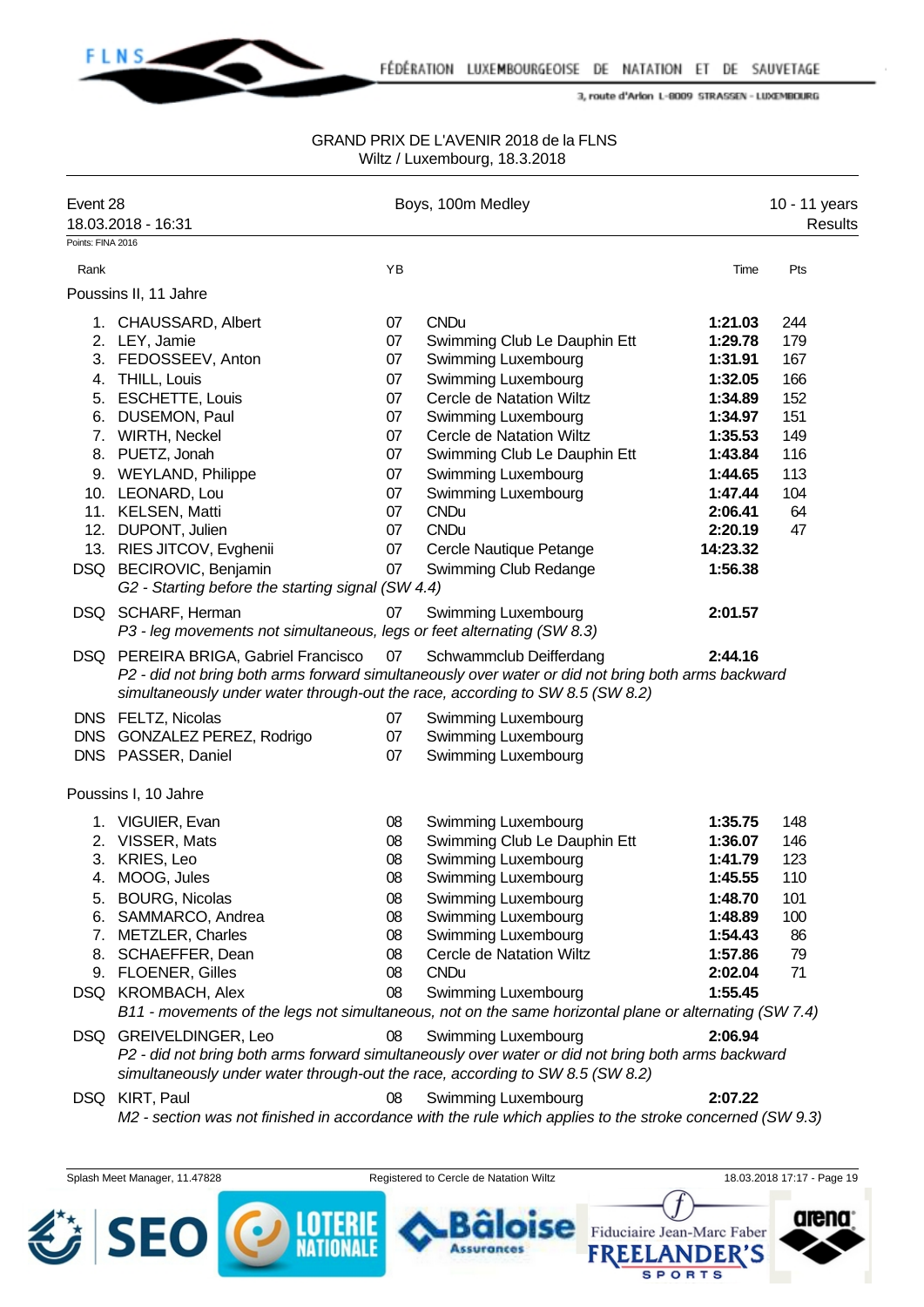

FÉDÉRATION LUXEMBOURGEOISE DE NATATION ET DE SAUVETAGE

3, route d'Arlon L-8009 STRASSEN - LUXEMBOURG

|                          | Event 28, Boys, 100m Medley, Poussins I, 10 Jahre                                                             |          |                                                                                                                                      |         |                                   |
|--------------------------|---------------------------------------------------------------------------------------------------------------|----------|--------------------------------------------------------------------------------------------------------------------------------------|---------|-----------------------------------|
| Rank                     |                                                                                                               | YB       |                                                                                                                                      | Time    | Pts                               |
|                          | DSQ MELOUANE AMAHZOUNE, Adam                                                                                  | 08       | Cercle de Natation Wiltz<br>M2 - section was not finished in accordance with the rule which applies to the stroke concerned (SW 9.3) | 2:14.56 |                                   |
|                          | DSQ KIRT, Guillaume                                                                                           | 08       | Swimming Luxembourg<br>P5 - did not touch the wall with both hands simultaneously and separated at the turn / finish (SW 8.4)        | 2:21.91 |                                   |
| DSQ.                     | <b>MARTINS ENES, Goncalo</b><br>simultaneously under water through-out the race, according to SW 8.5 (SW 8.2) | 08       | Schwammclub Deifferdang<br>P2 - did not bring both arms forward simultaneously over water or did not bring both arms backward        | 2:31.18 |                                   |
|                          | DSQ HAINE, Marc                                                                                               | 08       | <b>CNDu</b><br>B11 - movements of the legs not simultaneous, not on the same horizontal plane or alternating (SW 7.4)                | 2:34.78 |                                   |
| <b>DNS</b><br><b>DNS</b> | GALLE, Lars<br>GEORGIEV, Theodor                                                                              | 08<br>08 | <b>Swimming Luxembourg</b><br>Swimming Luxembourg                                                                                    |         |                                   |
| Event 29                 | 18.03.2018 - 16:53                                                                                            |          | Mixed, 4 x 50m Medley                                                                                                                |         | <b>Pupilles</b><br><b>Results</b> |
| Points: FINA 2016        |                                                                                                               |          |                                                                                                                                      |         | provisional results               |
| Rank                     |                                                                                                               |          |                                                                                                                                      | Time    | Pts                               |
| Event 30                 | 18.03.2018 - 17:00                                                                                            |          | Mixed, 4 x 25m Medley                                                                                                                |         | <b>Poussins</b><br><b>Results</b> |
| Points: FINA 2016        |                                                                                                               |          |                                                                                                                                      |         | provisional results               |
| Rank                     |                                                                                                               |          |                                                                                                                                      | Time    | Pts                               |